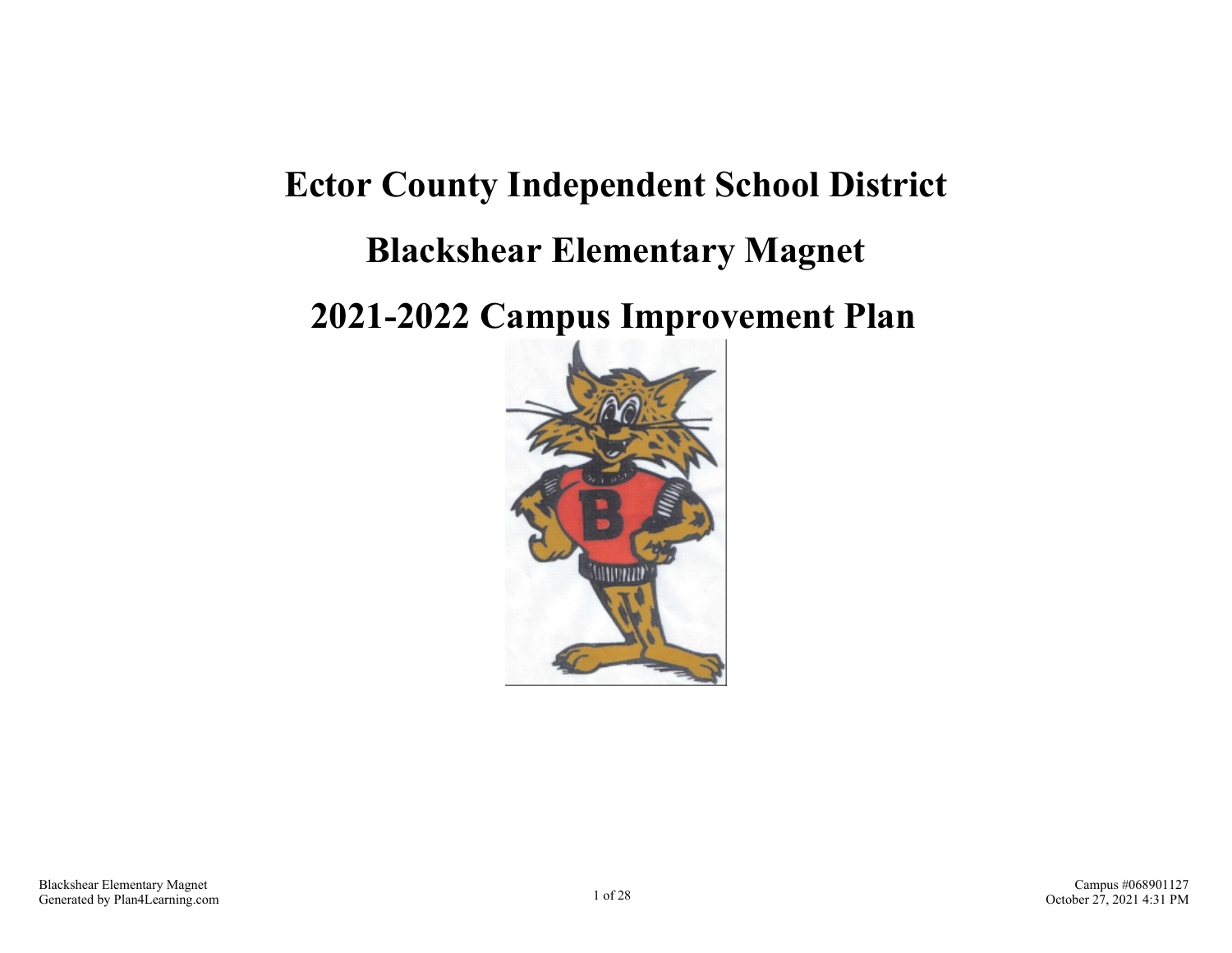# **Mission Statement**

At Blackshear Magnet Elementary, we focus on making student growth through engaging learning experiences, positive relationships, two-way communication and a safe learning environment.

## **Vision**

At Blackshear Magnet Elementary, we prepare students for college and career readiness by creating life-long learners and productive citizens.

### **Value Statement**

*We believe that....*

1. All students will make one year's growth in reading and math from the beginning of the year MAP testing in K-5.

2. Fourth and fifth graders will increase by 10% of their previous year's STAAR scores in Reading and Math.

3. Teacher's will show growth in Domains 1 and 2.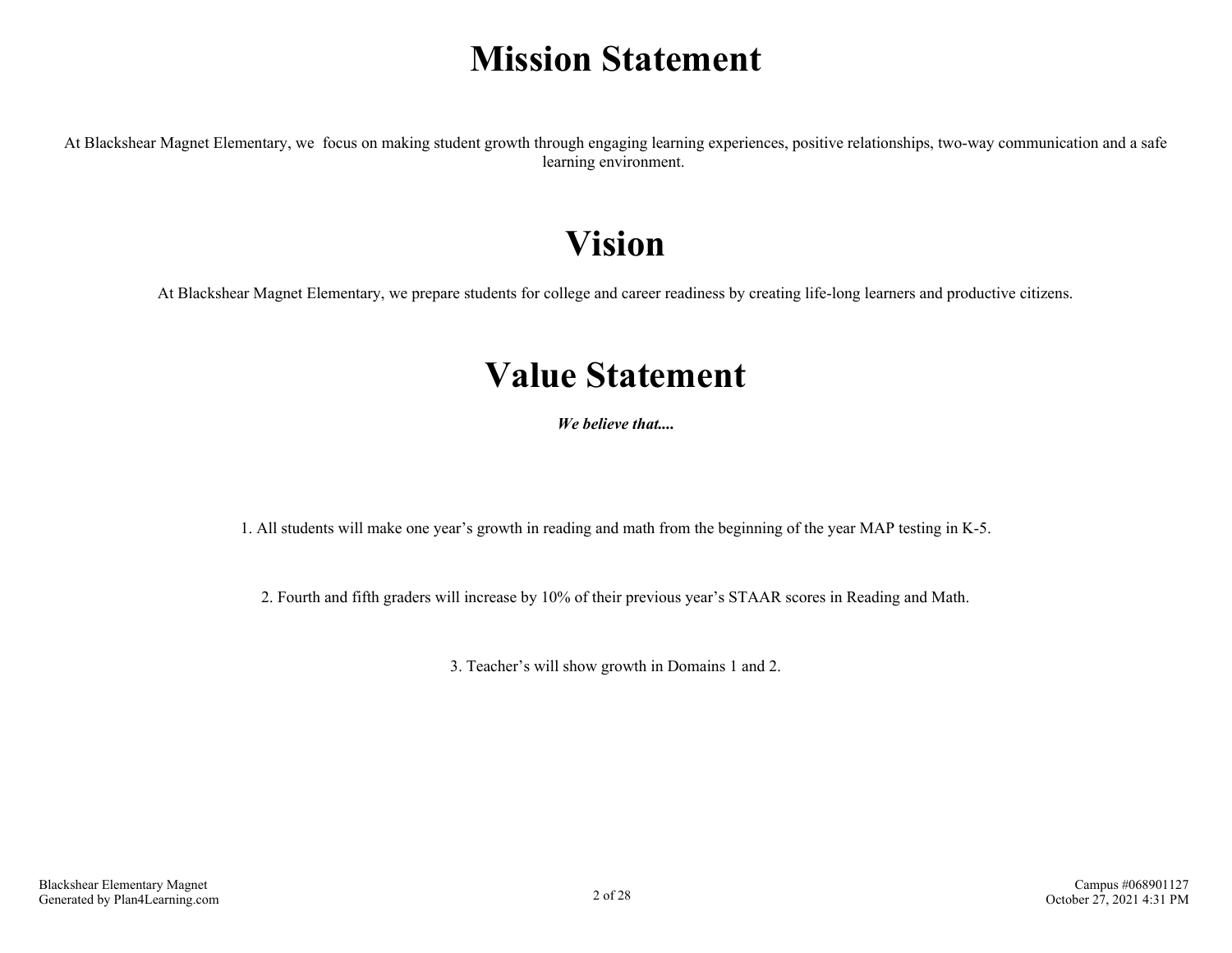### **Table of Contents**

| Comprehensive Needs Assessment                                                                                                                                                                                                                                                                                                                                              | 4  |
|-----------------------------------------------------------------------------------------------------------------------------------------------------------------------------------------------------------------------------------------------------------------------------------------------------------------------------------------------------------------------------|----|
| Demographics                                                                                                                                                                                                                                                                                                                                                                |    |
| <b>Student Learning</b>                                                                                                                                                                                                                                                                                                                                                     |    |
| School Processes & Programs                                                                                                                                                                                                                                                                                                                                                 | 8  |
| Perceptions                                                                                                                                                                                                                                                                                                                                                                 | 10 |
| <b>Priority Problem Statements</b>                                                                                                                                                                                                                                                                                                                                          | 12 |
| Comprehensive Needs Assessment Data Documentation                                                                                                                                                                                                                                                                                                                           | 13 |
| Goals                                                                                                                                                                                                                                                                                                                                                                       | 14 |
| Goal 1: Foundational Excellence: ECISD will create an agile, forward-thinking organization that operates with excellence today, while continuously researching and<br>innovating tomorrow's practices. Blackshear will incorporate with 100% fidelity of the ECISD framework.                                                                                               | 15 |
| Goal 2: Invest in Talent: ECISD will recruit, develop and retain highly-effective individuals who are invested in looking at tomorrow to inform their practices today.<br>100% of Blackshear teachers will be highly qualified. Blackshear will maintain 67% of our teaching staff.                                                                                         | 20 |
| Goal 3: Learning Journey: ECISD will establish rigorous standards while balancing pressure and support for individuals to work hard and achieve goals they have yet to<br>dream. ECISD will equip students to be adaptable in an ever-changing society. 164 students out of 301 students in thirds through fifth will perform at the Meets level on<br>the STAAR test 2022. | 22 |
|                                                                                                                                                                                                                                                                                                                                                                             |    |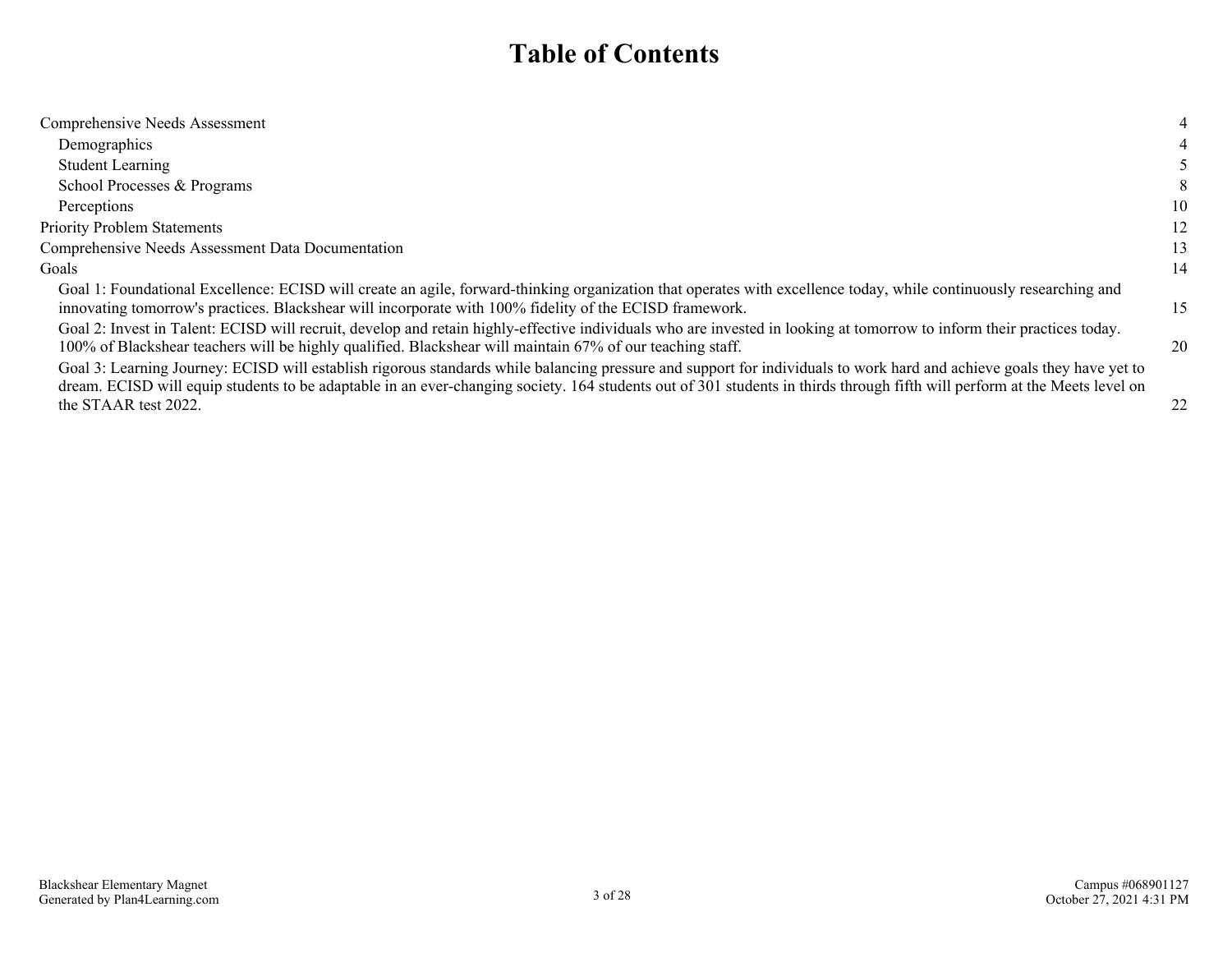# **Comprehensive Needs Assessment**

### <span id="page-3-0"></span>**Demographics**

**Demographics Summary**

| Teacher Years of Experience for EL Magnet At Blackshear for Multiple Years |                  |               |                  |            |                  |            |                  |            |                  |                   |
|----------------------------------------------------------------------------|------------------|---------------|------------------|------------|------------------|------------|------------------|------------|------------------|-------------------|
| <b>Years of Experience by Subject</b>                                      |                  | $2016 - 2017$ | 2017 - 2018      |            | 2018 - 2019      |            | $2019 - 2020$    |            | 2020 - 2021      |                   |
|                                                                            | <b>FTE Count</b> | Percentage    | <b>FTE Count</b> | Percentage | <b>FTE Count</b> | Percentage | <b>FTE Count</b> | Percentage | <b>FTE Count</b> | <b>Percentage</b> |
| <b>Beginning Teachers</b>                                                  | 3.1              | 6.7%          | 4                | 8.6%       |                  | 4.5%       | 6.6              | 16.6%      | 8.9              | 20.7%             |
| 1 - 5 Years Experience                                                     |                  | 15.1%         | 8.1              | 17.5%      | 8                | 18.2%      | 9.2              | 23.1%      | 10.1             | 23.5%             |
| 6 - 10 Years Experience                                                    | 10.3             | 22.2%         | 9                | 19.4%      |                  | 11.4%      | 5.               | 12.6%      | 6.3              | 14.7%             |
| 11 - 20 Years Experience                                                   | 13.7             | 29.5%         | 11.2             | 24.1%      | 15               | 34.1%      | 9.1              | 22.9%      | 8.5              | 19.8%             |
| <b>Over 20 Years Experience</b>                                            | 12.3             | 26.5%         | 14.1             | 30.4%      | 13.9             | 31.6%      | 9.9              | 24.9%      | 9.2              | 21.4%             |
| <b>Total Teacher FTEs</b>                                                  | 46.4             | 100.0%        | 46.4             | 100.0%     | 44               | 100.0%     | 39.8             | 100.0%     | 43               | 100.0%            |
|                                                                            |                  |               |                  |            |                  |            |                  |            |                  |                   |
|                                                                            |                  |               |                  |            |                  |            |                  |            |                  |                   |
|                                                                            |                  |               |                  |            |                  |            |                  |            |                  |                   |

#### **Student Mobility Rate Report for All Campuses**

|                         |       | 2020 - 2021 |               |       | -2020<br>2019 |           |       | 2018 - 2019 |                |       | 2017<br>- 2018 |               |                  | 2016 - 2017                                                                                                                                                                                                                    |        |      |
|-------------------------|-------|-------------|---------------|-------|---------------|-----------|-------|-------------|----------------|-------|----------------|---------------|------------------|--------------------------------------------------------------------------------------------------------------------------------------------------------------------------------------------------------------------------------|--------|------|
|                         |       |             |               |       |               |           |       |             |                |       |                |               |                  | lobile Studenkill Studentshobility Radobile Studenkill Studentshobility Radobile Studenkill Studentshobility Radobile Studenkill Studentshobility Radobile Studentshobility Radobile Studentshobility Radobile Studentshobilit |        |      |
| EL Magnet At Blackshear |       |             | $17.83\times$ |       | 659           | $17.00\%$ |       |             | e Riv<br>v.v.m |       |                | 18.92%        |                  |                                                                                                                                                                                                                                | 18.31% | 4007 |
| <b>District</b>         | 4,680 | 30,136      | 15.53%        | 1,705 | 31,201        | 15.08%    | 5,098 |             | 16.34%         | 1.827 | 30,317         | $15.92\times$ | .20 <sub>1</sub> | 29,486                                                                                                                                                                                                                         | 14.26% | . .  |
|                         |       |             |               |       |               |           |       |             |                |       |                |               |                  |                                                                                                                                                                                                                                |        |      |

#### **Demographics Strengths**

Blackshear Magnet Elementary has a mobility rate of 17-18% students and teachers.

Our K through fifth grade classrooms meet the required student-teacher ratio.

Blackshear Magnet has an active PTA board that works closely with the school to promote student and school success.

In 2019, 72% of students were at the Approaches grade level in Domain II in ELA/Reading in 4th-5th grade. 73% of students were at the Approaches grade level in Domain II for 4th-5th grade students in Math.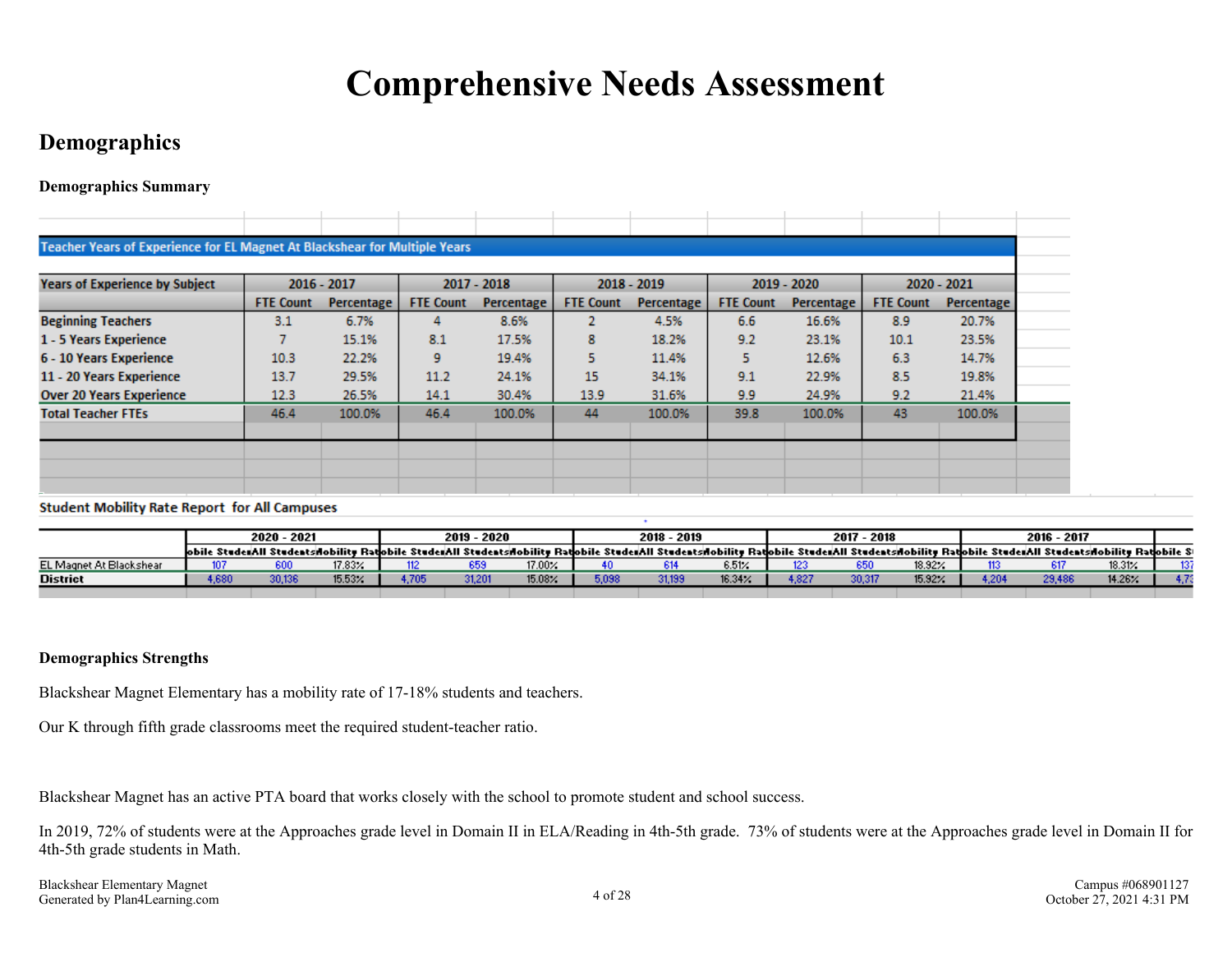#### **Problem Statements Identifying Demographics Needs**

**Problem Statement 1 (Prioritized):** Student attendance lags behind the state average. **Root Cause:** Parents do not understand and/or value the importance of regular school attendance.

**Problem Statement 2 (Prioritized):** T-TESS results show that teachers are not formally and informally collecting, analyzing, and using student progress data to makes needed lesson adjustments. **Root Cause:** Lack of daily exit tickets / formative assessments to collect and analyze student progress towards objectives.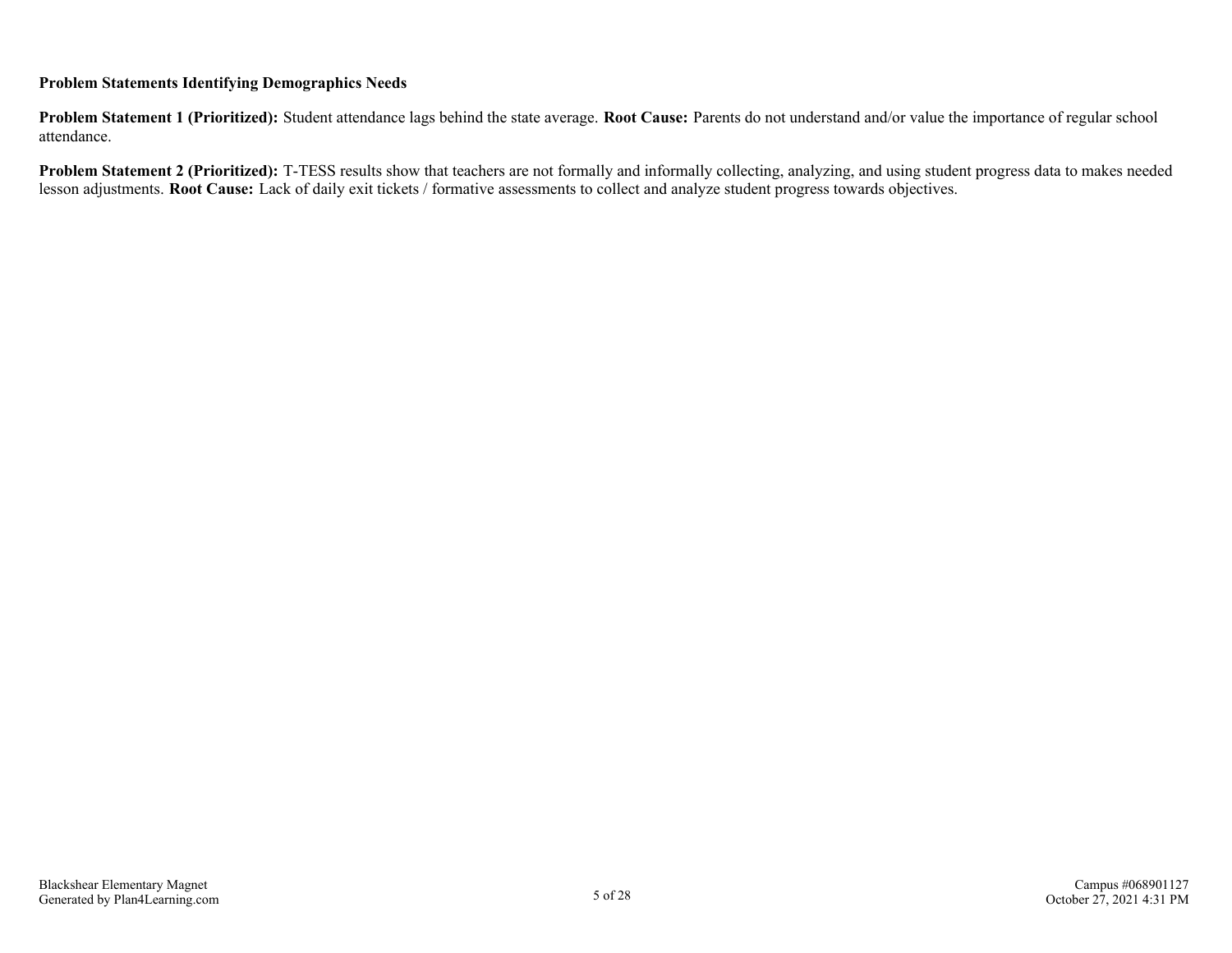### <span id="page-5-0"></span>**Student Learning**

**Student Learning Summary**

#### **SLIIUUI TEdI ZUTO-TY EL MAGNET AT BLACKSHEAR**

Grades Served K-5 Student Enrollment Details 683 Students Enrolled District ECTOR COUNTY ISD Address P O BOX 3912, ODESSA, TX 79760

### **AT CHANGE OVER TIME**



#### **OVERALL PERFORMANCE DETAILS**  $\mathbb{Z}$



TEA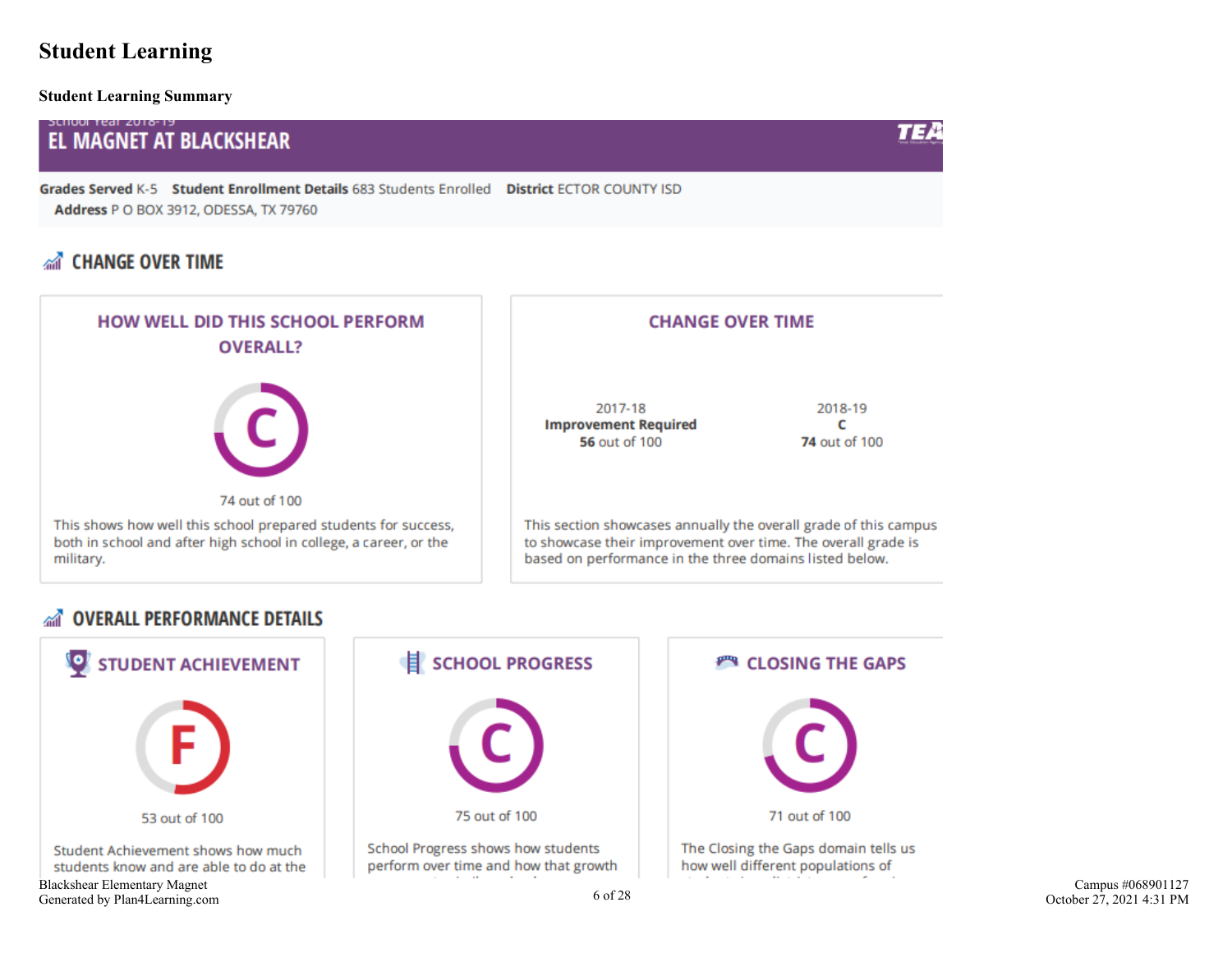| <b>STAAR All</b> | <b>Approcahes</b> | <b>Meets</b> | <b>Masters</b> |
|------------------|-------------------|--------------|----------------|
| Reading          |                   |              |                |
| 2017             |                   |              |                |
| 2018             | 47                | 17           | 6              |
| 2019             | 56                | 22           | 11             |
| 2021             | 48                | 20           | 10             |
|                  |                   |              |                |
| Math             |                   |              |                |
| 2017             |                   |              |                |
| 2018             | 56                | 19           | 7              |
| 2019             | 54                | 20           | 9              |
| 2021             | 53                | 20           |                |

#### **Student Learning Strengths**

The Panorama Connectedness survey indicates a score of 72%.

Student Math scores were maintained on the STAAR from 2019-2021.

#### **Problem Statements Identifying Student Learning Needs**

**Problem Statement 1 (Prioritized):** The campus has persistently scored below the state target in the area of student achievement. **Root Cause:** Teachers do not fully understand how to analyze formative and summative data for the purpose of achieving maximum student growth.

**Problem Statement 2 (Prioritized):** Lack of quality TIER 1 instruction resulted in poor student performance of all sub populations in all core areas. **Root Cause:** Lack of quality lesson planning with appropriate levels of rigor. 2. Lack of highly qualified teachers with content knowledge.

**Problem Statement 3 (Prioritized):** Student attendance lags behind the state average. **Root Cause:** Parents do not understand and/or value the importance of regular school attendance.

**Problem Statement 4 (Prioritized):** T-TESS results show that teachers are not formally and informally collecting, analyzing, and using student progress data to makes needed lesson adjustments. **Root Cause:** Lack of daily exit tickets / formative assessments to collect and analyze student progress towards objectives.

**Problem Statement 5 (Prioritized):** Student performance data indicates there is a need for alignment between teacher planning, data tracking and analysis, and student achievement. **Root Cause:** Factors include lack of teacher retention, teachers needing support, and ensuring the DDI process and effective lesson planning are connected to Blackshear Elementary Magnet Generated by Plan4Learning.com 7 of 28 Campus #068901127 October 27, 2021 4:31 PM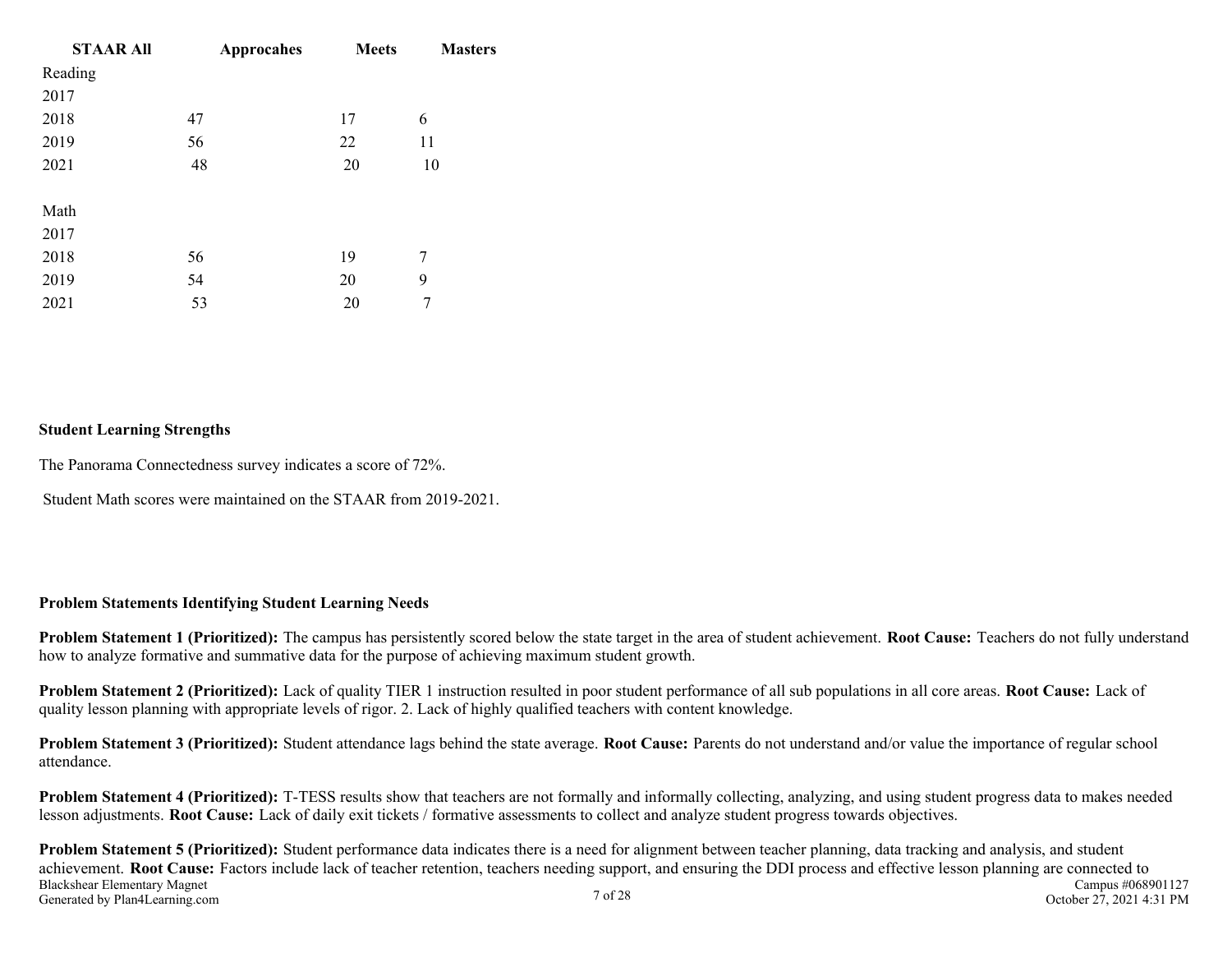student outcomes.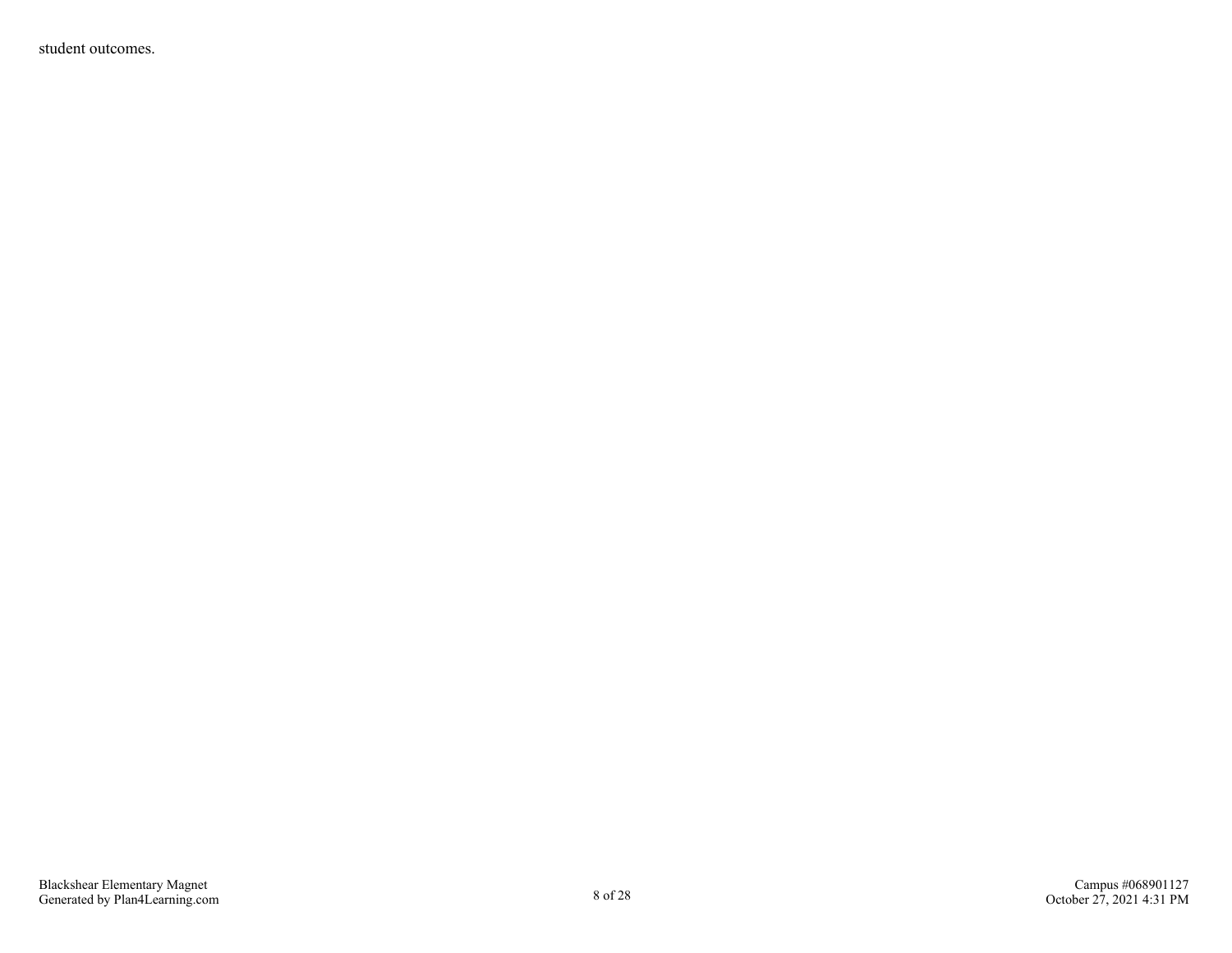### <span id="page-8-0"></span>**School Processes & Programs**

#### **School Processes & Programs Summary**

Blackshear Elementary works with the Human Resources Department to hire Highly Qualified individuals for our positions. 27 out of 29 classroom teachers are highly qualified. We utilize TalentEd, lists provided by Human Resources from job fairs and other recruitment events.

Blackshear promotes positive working relationships where teachers feel supported and where we hold each other to a high standard.

Blackshear Elementary uses the Ector County Independent School District curriculum to provide instruction in all core content areas. Students participate in Short-Cycle assessments designed by the district/TRS to monitor student progress, teachers disseminate this data to modify their instruction to meet the needs of all students. Students participate in MAP assessments three times per school year to measure growth. Teachers use this data to adjust their instruction. We also uses the approved computer programs to monitor student progress and provide intervention if necessary. Teachers use the instructional models provided by the district for Guided Reading, Guided Math, etc.

Blackshear meets weekly 1-2 times in PLC's for instructional planning, PD, and data analysis. The DDI process is the focus for all PLCs.

Teachers have an intervention/RTI time designed into their day to provide small group instruction where needed.

CIT was elected and meets on a monthly basis to implement site based decision making.

PTA will be elected in August 2021 and will meet monthly to plan out what students need to be successful in their learning.

#### **School Processes & Programs Strengths**

#### **Curriculum and Instruction:**

Opportunity Culture began in 2020 at Blackshear Magnet. MCLs lead teachers in their instructional planning, data analysis and lesson delivery. MCLs provide coaching and model lessons as needed.

The district's curriculum will be followed with fidelity.

Assessments are created by the district and are all TEKS and STAAR aligned to meet the needs of students.

#### **School Context and Organization:**

School routines and procedures are clear and efficient providing a safe and secure environment for students, parents, teachers.

Our Magnet program is a draw to the community with 112 students served with some on the wait list.

CIT, Leadership team, and Dual Language team all meet on a regular basis to create and monitor campus goals. Use of staff development days allow for the following vertical teams: ELAR/SLAR, Writing, Science, and Math.

#### **Recruit/Support/Retain:**

Blackshear Elementary Magnet Generated by Plan4Learning.com 9 of 28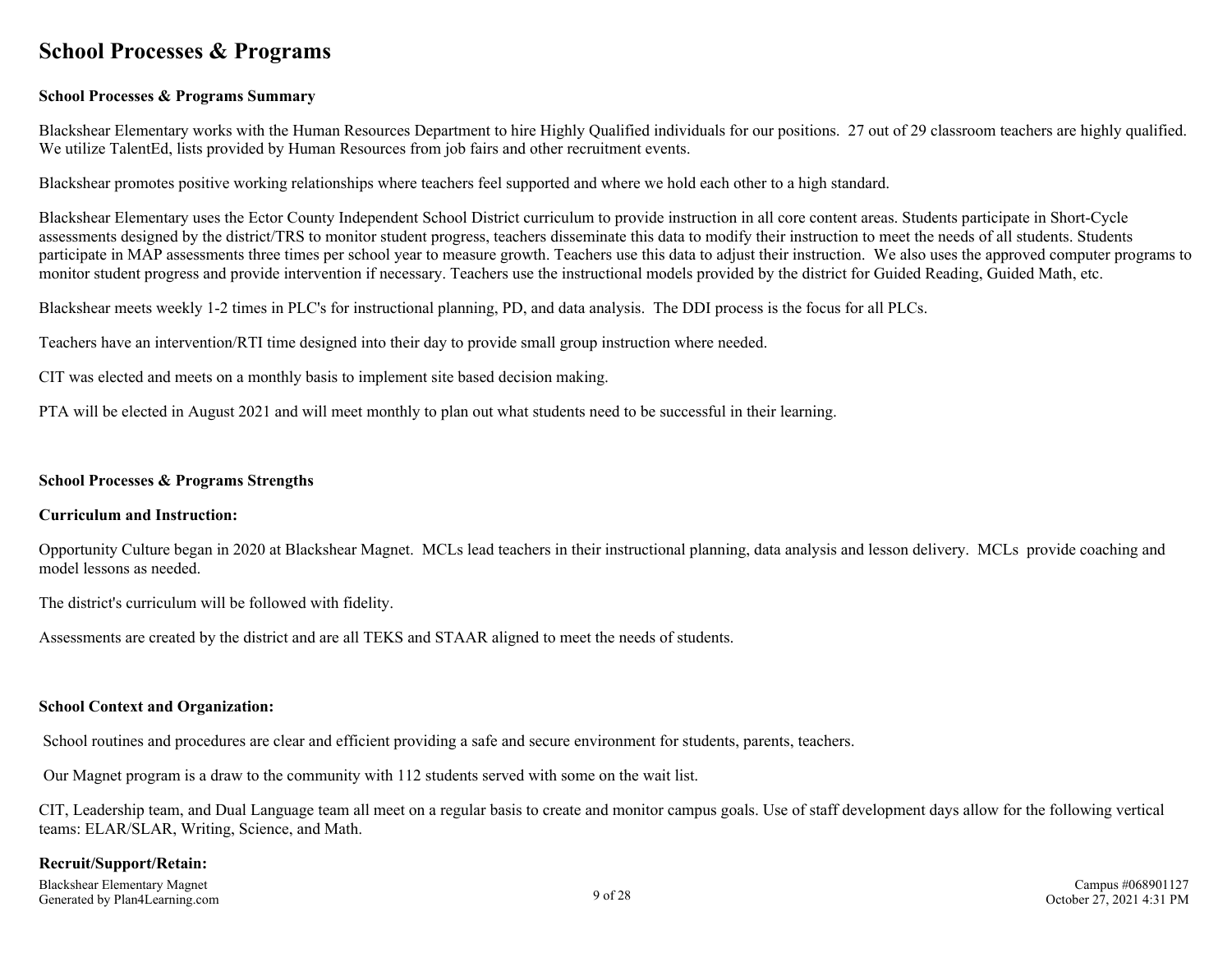Blackshear Magnet will begin the 2021-22 school year with 27of 29 teaching staff being fully certified. 8 bilingual teachers 21 monolingual teachers

#### **Problem Statements Identifying School Processes & Programs Needs**

**Problem Statement 1 (Prioritized):** A large applicant pool of teachers does not exist in ECISD. **Root Cause:** The high cost of living and oil industry in Odessa has limited applicant pool.

**Problem Statement 2 (Prioritized):** Teacher's receive training with no follow up training during the year to ensure success. **Root Cause:** Teachers not able to develop due to lack of follow up with training , excess districts mandates and ever changing district expectation

**Problem Statement 3 (Prioritized):** Student performance data indicates there is a need for alignment between teacher planning, data tracking and analysis, and student achievement. **Root Cause:** Factors include lack of teacher retention, teachers needing support, and ensuring the DDI process and effective lesson planning are connected to student outcomes.

**Problem Statement 4 (Prioritized):** The campus has persistently scored below the state target in the area of student achievement. **Root Cause:** Teachers do not fully understand how to analyze formative and summative data for the purpose of achieving maximum student growth.

**Problem Statement 5 (Prioritized):** Lack of quality TIER 1 instruction resulted in poor student performance of all sub populations in all core areas. **Root Cause:** Lack of quality lesson planning with appropriate levels of rigor. 2. Lack of highly qualified teachers with content knowledge.

**Problem Statement 6 (Prioritized):** T-TESS results show that teachers are not formally and informally collecting, analyzing, and using student progress data to makes needed lesson adjustments. **Root Cause:** Lack of daily exit tickets / formative assessments to collect and analyze student progress towards objectives.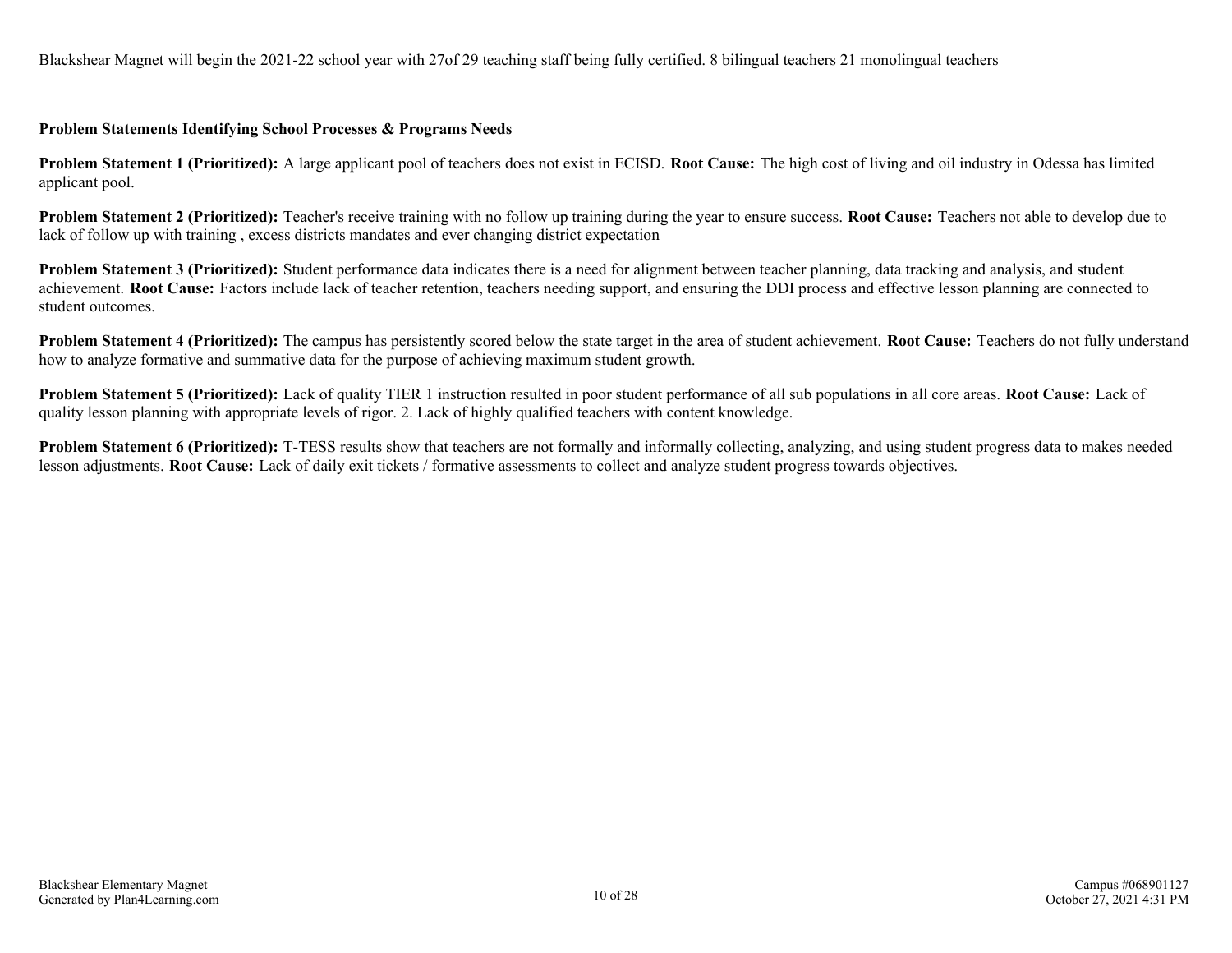### <span id="page-10-0"></span>**Perceptions**

#### **Perceptions Summary**

Blackshear has an average student number of 680 students, 29 Classroom teachers, 1 Fine Arts teacher, 1 Physical Education teacher, and an aide, and 2 Special Education teachers. We have four to five classrooms per grade level with one or two being bilingual at every level. We house 2 GT teachers, a counselor, a media specialist and a Dyslexia Interventionist. One Reading Coach also serve our K-2nd grade students.

School Survey for Parents 2020;

Perceptions of School Activities and Engagement - 65%

Safety - 71%

Relationships - 68%

Expectations - 70%

들 **BLACKSHEAR ELEM SCHOOL** Spring 2021 Student SEL & Well-Being (Spring 2021), Grades 3-5 WHOMA

#### **Summary**

| <b>Topic Description</b>                                                                                               | <b>Results</b>                    | Comparison |                                       |  |
|------------------------------------------------------------------------------------------------------------------------|-----------------------------------|------------|---------------------------------------|--|
| <b>Self-Efficacy</b><br>How much students believe they can succeed in achieving<br>academic outcomes.                  | 67%<br>∸ 11<br>since last survey  | 57%<br>57% | <b>ELEMENTARY</b><br>ECTOR COUNTY ISD |  |
| <b>Self-Management</b><br>How well students manage their emotions, thoughts, and<br>behaviors in different situations. | 71%<br>∸6<br>since last survey    | 68%<br>68% | <b>ELEMENTARY</b><br>ECTOR COUNTY ISD |  |
| <b>Social Awareness</b><br>How well students consider the perspectives of others and<br>empathize with them.           | 73%<br>$+10$<br>since last survey | 68%<br>68% | <b>ELEMENTARY</b><br>ECTOR COUNTY ISD |  |
| <b>Supportive Relationships</b>                                                                                        | 88%<br>▲ 3<br>since last survey   | 87%<br>87% | <b>ELEMENTARY</b><br>ECTOR COUNTY ISD |  |

327 responses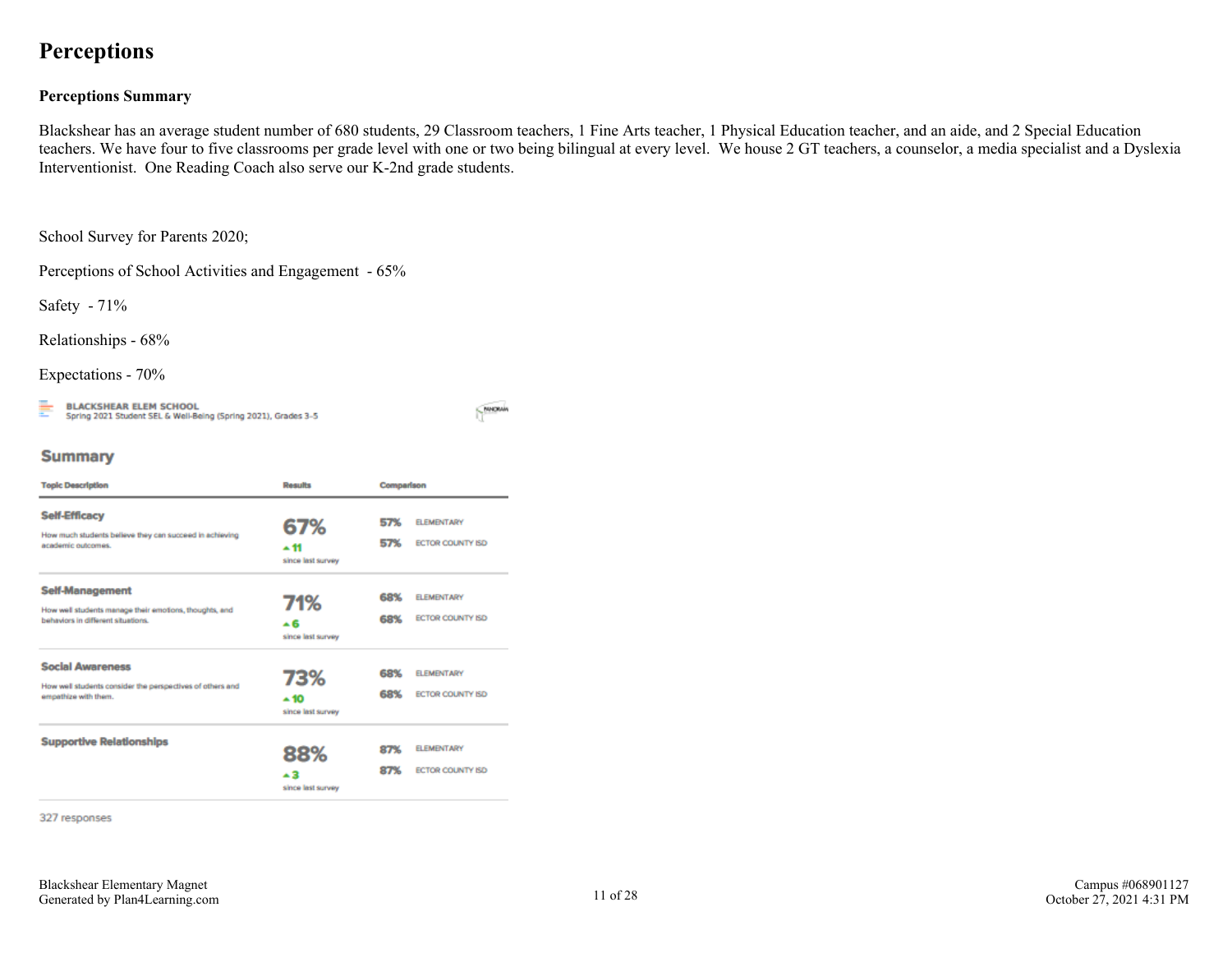The Panorama student survey results indicate that we need to work on instilling the GROWTH MINDSET in our students.

#### **Perceptions Strengths**

BLACKSHEAR ELEM SCHOOL<br>Spring 2021 Student SEL & Well-Being (Spring 2021), Grades 3-5 ŧ

MACRAIN

#### **Summary**

| <b>Topic Description</b>                                                                                               | <b>Results</b>                    | Comparison |                                       |  |  |
|------------------------------------------------------------------------------------------------------------------------|-----------------------------------|------------|---------------------------------------|--|--|
| <b>Self-Efficacy</b><br>How much students believe they can succeed in achieving<br>academic outcomes.                  | 67%<br>∸11<br>since last survey   | 57%<br>57% | <b>ELEMENTARY</b><br>ECTOR COUNTY ISD |  |  |
| <b>Self-Management</b><br>How well students manage their emotions, thoughts, and<br>behaviors in different situations. | 71%<br>▲ 6<br>since last survey   | 68%<br>68% | <b>ELEMENTARY</b><br>ECTOR COUNTY ISD |  |  |
| <b>Social Awareness</b><br>How well students consider the perspectives of others and<br>empathize with them.           | 73%<br>$+10$<br>since last survey | 68%<br>68% | <b>ELEMENTARY</b><br>ECTOR COUNTY ISD |  |  |
| <b>Supportive Relationships</b>                                                                                        | 88%<br>▲ 3<br>since last survey   | 87%<br>87% | <b>ELEMENTARY</b><br>ECTOR COUNTY ISD |  |  |

#### 327 responses

Our Panorama students surveys reveal that students feel that they are supported by teachers or staff members who work to create positive and supportive relationships.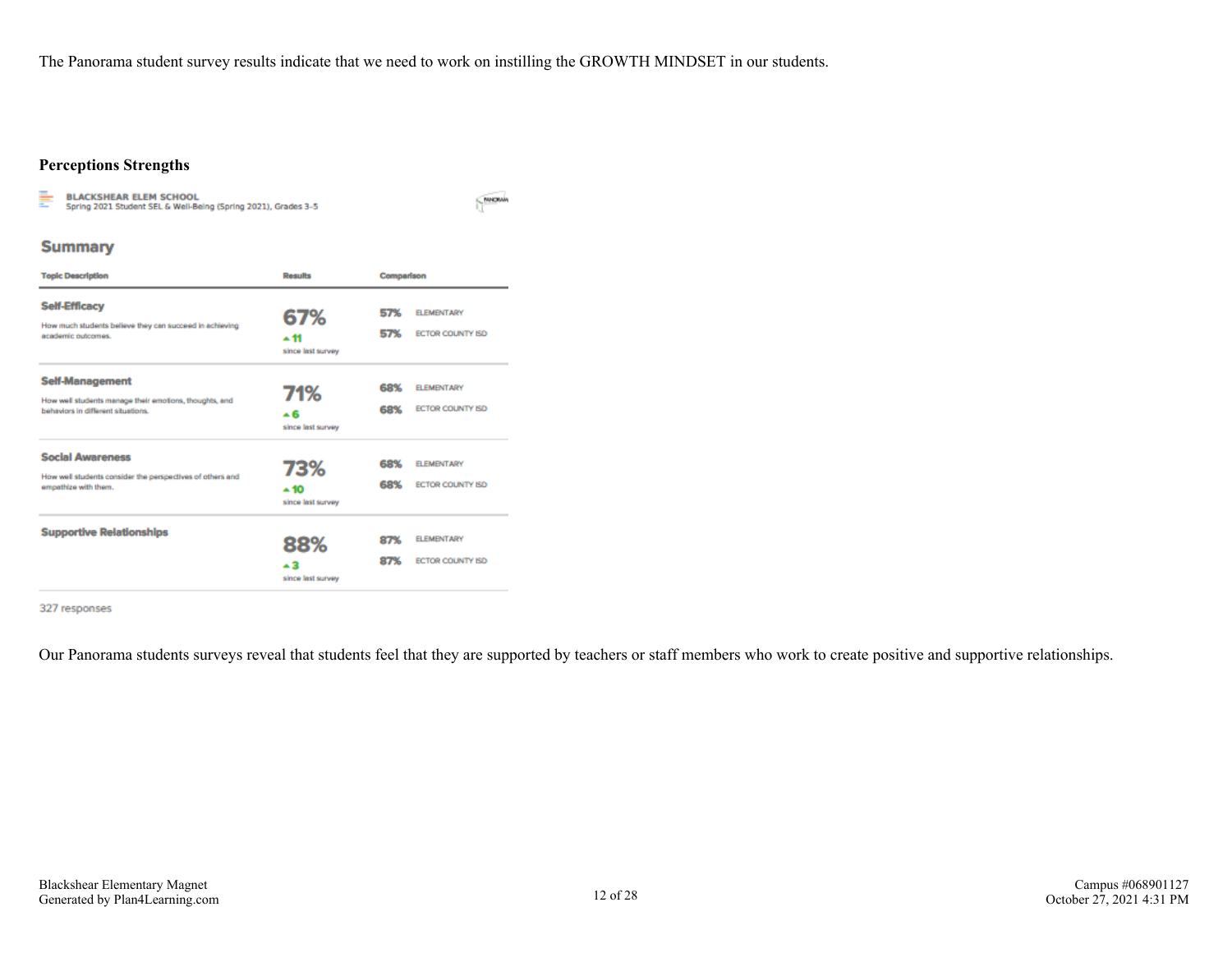# **Priority Problem Statements**

<span id="page-12-0"></span>**Problem Statement 4**: The campus has persistently scored below the state target in the area of student achievement. **Root Cause 4**: Teachers do not fully understand how to analyze formative and summative data for the purpose of achieving maximum student growth. **Problem Statement 4 Areas**: Student Achievement - Student Learning - School Processes & Programs

**Problem Statement 5**: Lack of quality TIER 1 instruction resulted in poor student performance of all sub populations in all core areas. **Root Cause 5**: Lack of quality lesson planning with appropriate levels of rigor. 2. Lack of highly qualified teachers with content knowledge. **Problem Statement 5 Areas**: Student Achievement - Student Learning - School Processes & Programs

**Problem Statement 6**: A large applicant pool of teachers does not exist in ECISD. **Root Cause 6**: The high cost of living and oil industry in Odessa has limited applicant pool. **Problem Statement 6 Areas**: Staff Quality, Recruitment, and Retention - School Processes & Programs

**Problem Statement 7**: Teacher's receive training with no follow up training during the year to ensure success. **Root Cause 7**: Teachers not able to develop due to lack of follow up with training, excess districts mandates and ever changing district expectation **Problem Statement 7 Areas**: Staff Quality, Recruitment, and Retention - Curriculum, Instruction, and Assessment - School Processes & Programs

**Problem Statement 8**: Student performance data indicates there is a need for alignment between teacher planning, data tracking and analysis, and student achievement. **Root Cause 8**: Factors include lack of teacher retention, teachers needing support, and ensuring the DDI process and effective lesson planning are connected to student outcomes. **Problem Statement 8 Areas**: Student Achievement - Curriculum, Instruction, and Assessment - Student Learning - School Processes & Programs

**Problem Statement 10**: Student attendance lags behind the state average. **Root Cause 10**: Parents do not understand and/or value the importance of regular school attendance. **Problem Statement 10 Areas**: Demographics - Demographics - Student Learning

**Problem Statement 11**: T-TESS results show that teachers are not formally and informally collecting, analyzing, and using student progress data to makes needed lesson adjustments.

**Root Cause 11**: Lack of daily exit tickets / formative assessments to collect and analyze student progress towards objectives.

**Problem Statement 11 Areas**: Student Achievement - Curriculum, Instruction, and Assessment - Demographics - Student Learning - School Processes & Programs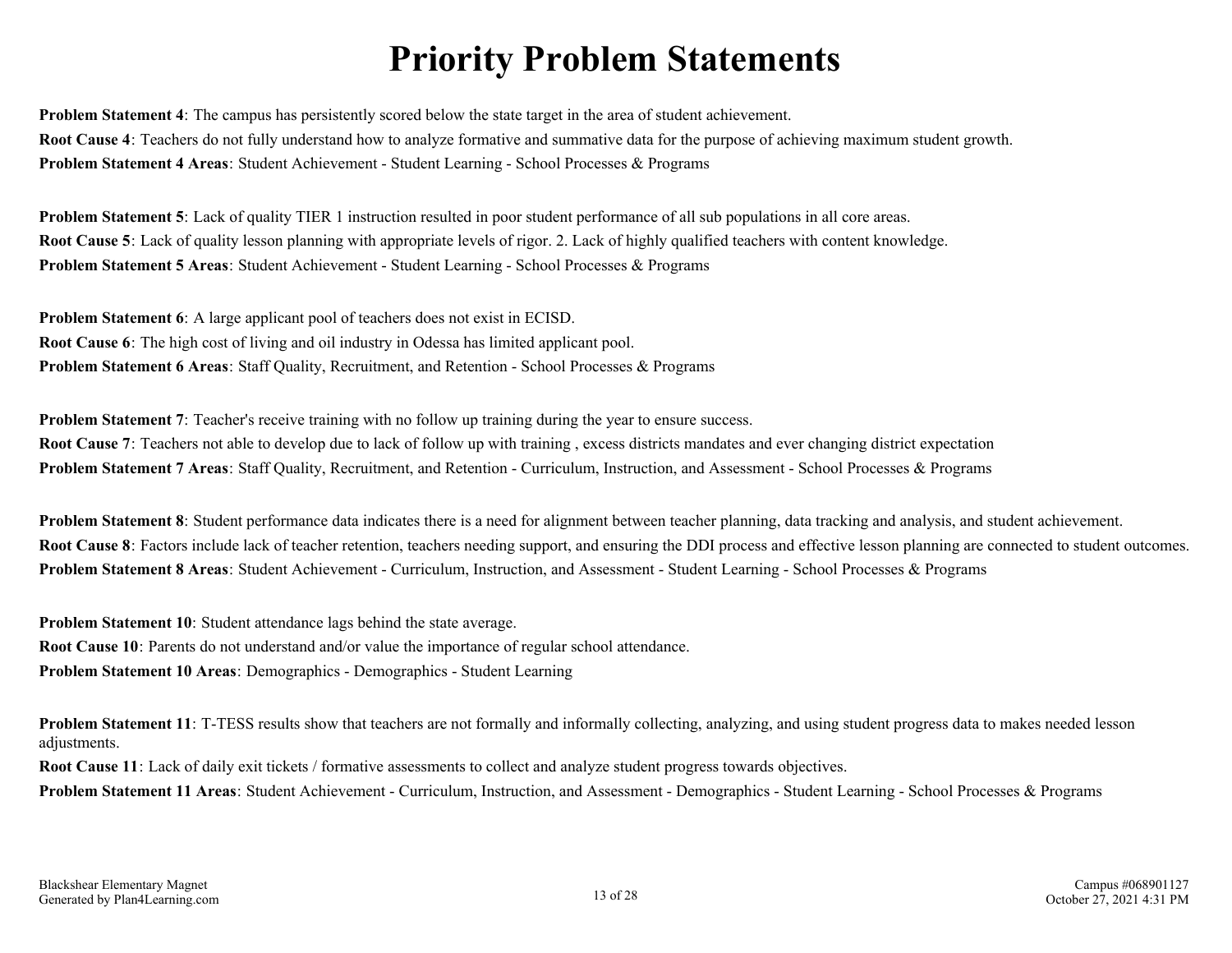# **Comprehensive Needs Assessment Data Documentation**

<span id="page-13-0"></span>The following data were used to verify the comprehensive needs assessment analysis:

#### **Improvement Planning Data**

• District goals

#### **Accountability Data**

- Texas Academic Performance Report (TAPR) data
- Student Achievement Domain
- Student Progress Domain
- Closing the Gaps Domain
- Accountability Distinction Designations
- Federal Report Card Data

#### **Student Data: Assessments**

- Texas English Language Proficiency Assessment System (TELPAS) and TELPAS Alternate results
- Texas Primary Reading Inventory (TPRI), Tejas LEE, or other alternate early reading assessment results
- SSI: Istation Indicators of Progress (ISIP) accelerated reading assessment data for Grades 3-5 (TEA approved statewide license)
- Local benchmark or common assessments data
- Running Records results
- Istation Indicators of Progress (ISIP) reading assessment data for Grades PK-2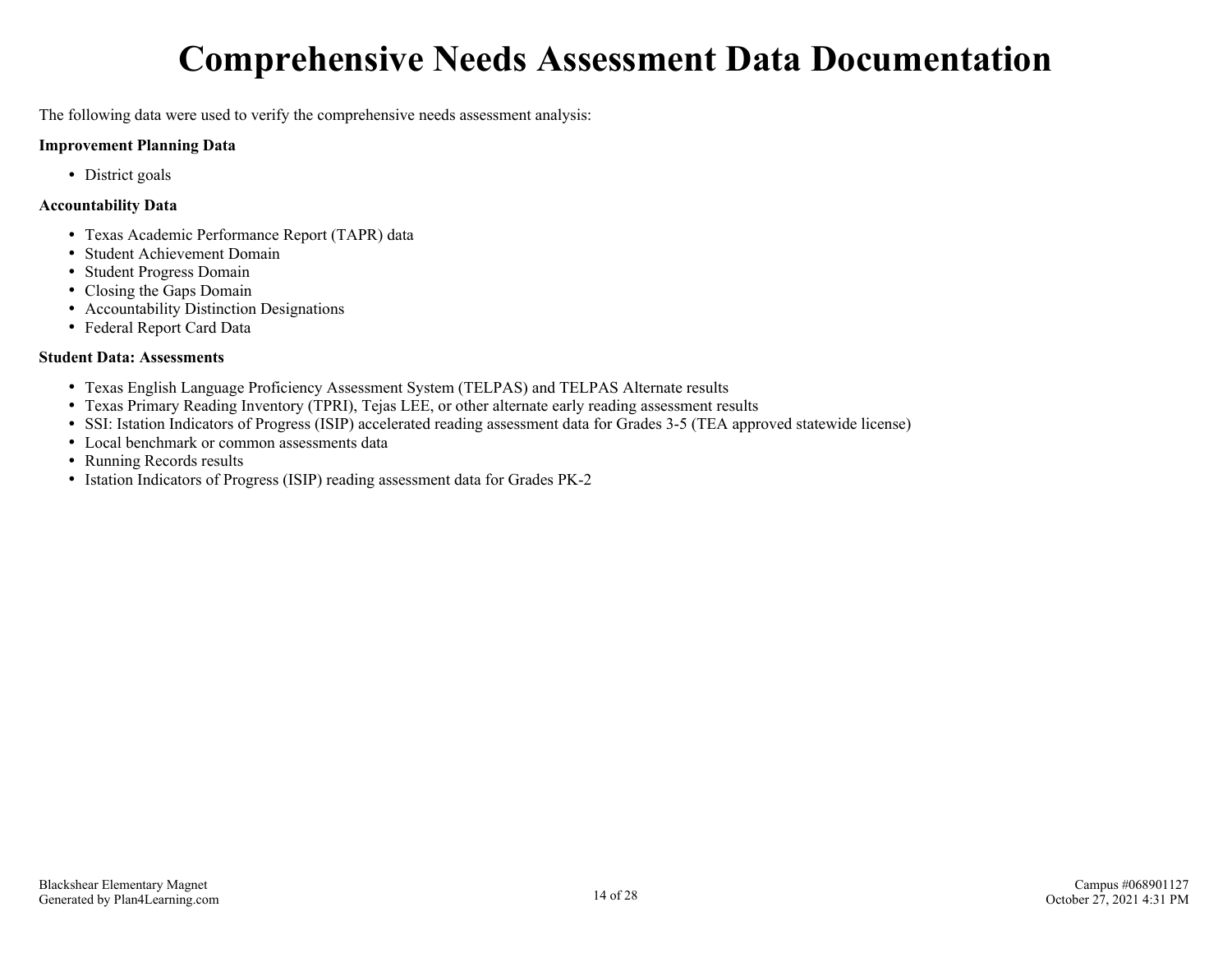# **Goals**

<span id="page-14-0"></span>Goal 1: Foundational Excellence: ECISD will create an agile, forward-thinking organization that operates with excellence today, while continuously researching and innovating tomorrow's practices. Blackshear will incorporate with 100% fidelity of the ECISD framework.

**Performance Objective 1:** Student attendance will increase from 93.5% in 2020 to 94.5% in 2021.

**Evaluation Data Sources:** Attendance final year report for 2021-2022.

| <b>Strategy 1 Details</b>                                                                                                                            | <b>Reviews</b> |                  |     |     |
|------------------------------------------------------------------------------------------------------------------------------------------------------|----------------|------------------|-----|-----|
| <b>Strategy 1:</b> Blackshear Elementary School will provide incentives for perfect attendance goals met monthly and every                           |                | <b>Summative</b> |     |     |
| 9 weeks in an effort to improve attendance to 94.5 %                                                                                                 | Oct            | Jan              | Mar | May |
| <b>Strategy's Expected Result/Impact:</b> Attendance Rate of 94.5%                                                                                   |                |                  |     |     |
| Staff Responsible for Monitoring: Attendance Clerk, Teachers, Counselor, Administrators and Parents                                                  |                |                  |     |     |
| Title I Schoolwide Elements: 2.4, 2.5, 2.6 - TEA Priorities: Improve low-performing schools - ESF<br><b>Levers:</b> Lever 3: Positive School Culture |                |                  |     |     |
| Problem Statements: Demographics 2 - Demographics 1 - Student Learning 3                                                                             |                |                  |     |     |
| Continue/Modify<br>Accomplished<br>No Progress<br>100%                                                                                               |                | Discontinue      |     |     |

**Performance Objective 1 Problem Statements:**

| <b>Demographics</b>                                                                                                                                                            |  |  |  |  |  |
|--------------------------------------------------------------------------------------------------------------------------------------------------------------------------------|--|--|--|--|--|
| <b>Problem Statement 1</b> : Student attendance lags behind the state average. Root Cause: Parents do not understand and/or value the importance of regular school attendance. |  |  |  |  |  |
| <b>Student Learning</b>                                                                                                                                                        |  |  |  |  |  |
| <b>Problem Statement 3</b> : Student attendance lags behind the state average. Root Cause: Parents do not understand and/or value the importance of regular school attendance. |  |  |  |  |  |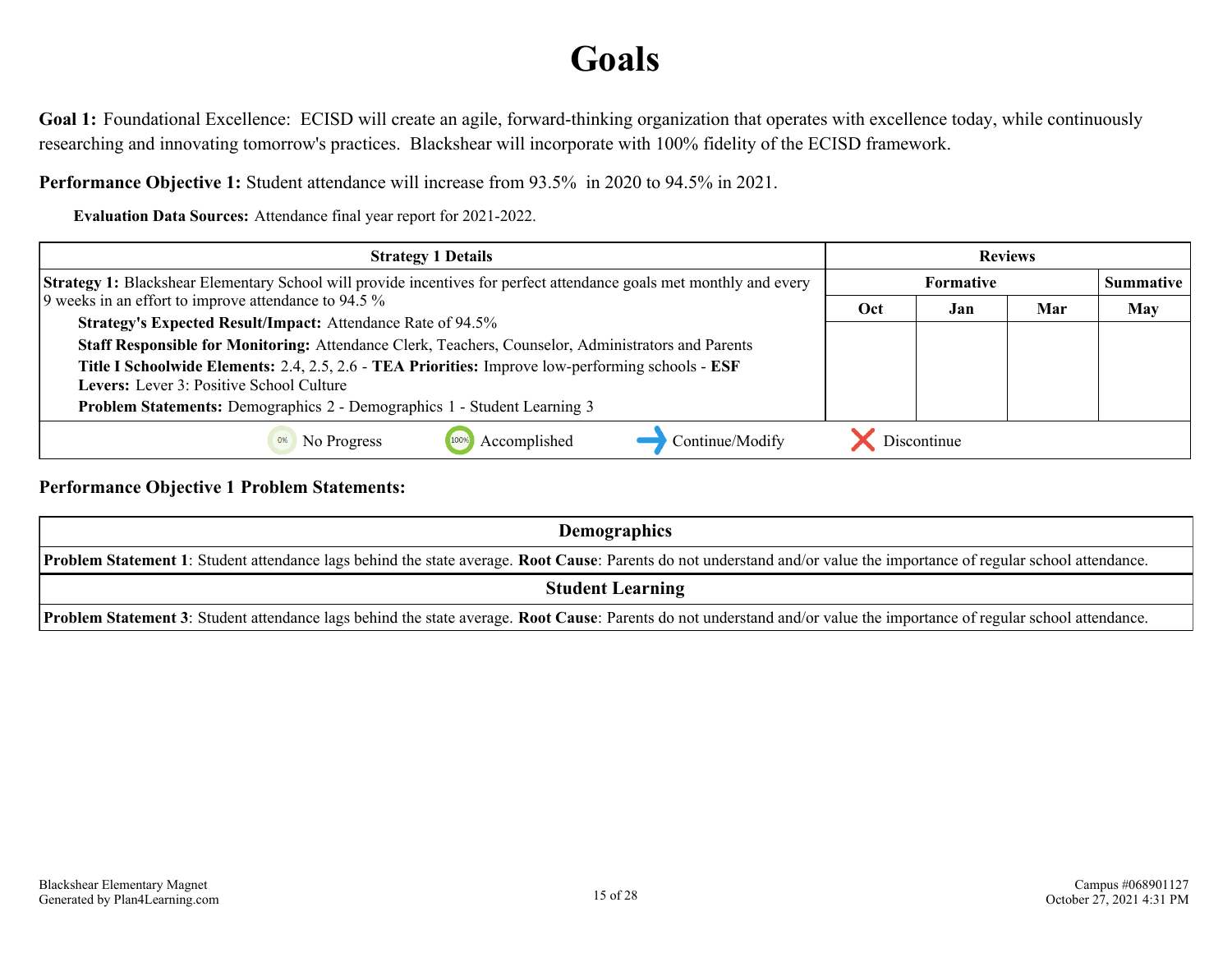**Performance Objective 2:** Provide differentiated processes for priority classrooms/students.

**Evaluation Data Sources:** Lesson Plans, Walk Throughs, Student Data

| <b>Strategy 1 Details</b>                                                                                                   | <b>Reviews</b> |                  |     |     |  |
|-----------------------------------------------------------------------------------------------------------------------------|----------------|------------------|-----|-----|--|
| <b>Strategy 1:</b> Teachers will utilize LLI intervention kits for K-3 grade. K-5th grade will utilize Imagine Learning and |                | <b>Summative</b> |     |     |  |
| Istation 60 minutes a week per program.                                                                                     | Oct            | Jan              | Mar | May |  |
| Strategy's Expected Result/Impact: Improvement in Student Growth                                                            |                |                  |     |     |  |
| Staff Responsible for Monitoring: Leadership Team, MCLs, Administrators and Teachers                                        |                |                  |     |     |  |
| Title I Schoolwide Elements: 2.4, 2.5, 2.6 - TEA Priorities: Improve low-performing schools - ESF                           |                |                  |     |     |  |
| Levers: Lever 1: Strong School Leadership and Planning, Lever 2: Effective, Well-Supported Teachers,                        |                |                  |     |     |  |
| Lever 4: High-Quality Curriculum, Lever 5: Effective Instruction                                                            |                |                  |     |     |  |
| Problem Statements: Curriculum, Instruction, and Assessment 1 - School Context and Organization 1                           |                |                  |     |     |  |
| Accomplished<br>Continue/Modify<br>No Progress                                                                              |                | Discontinue      |     |     |  |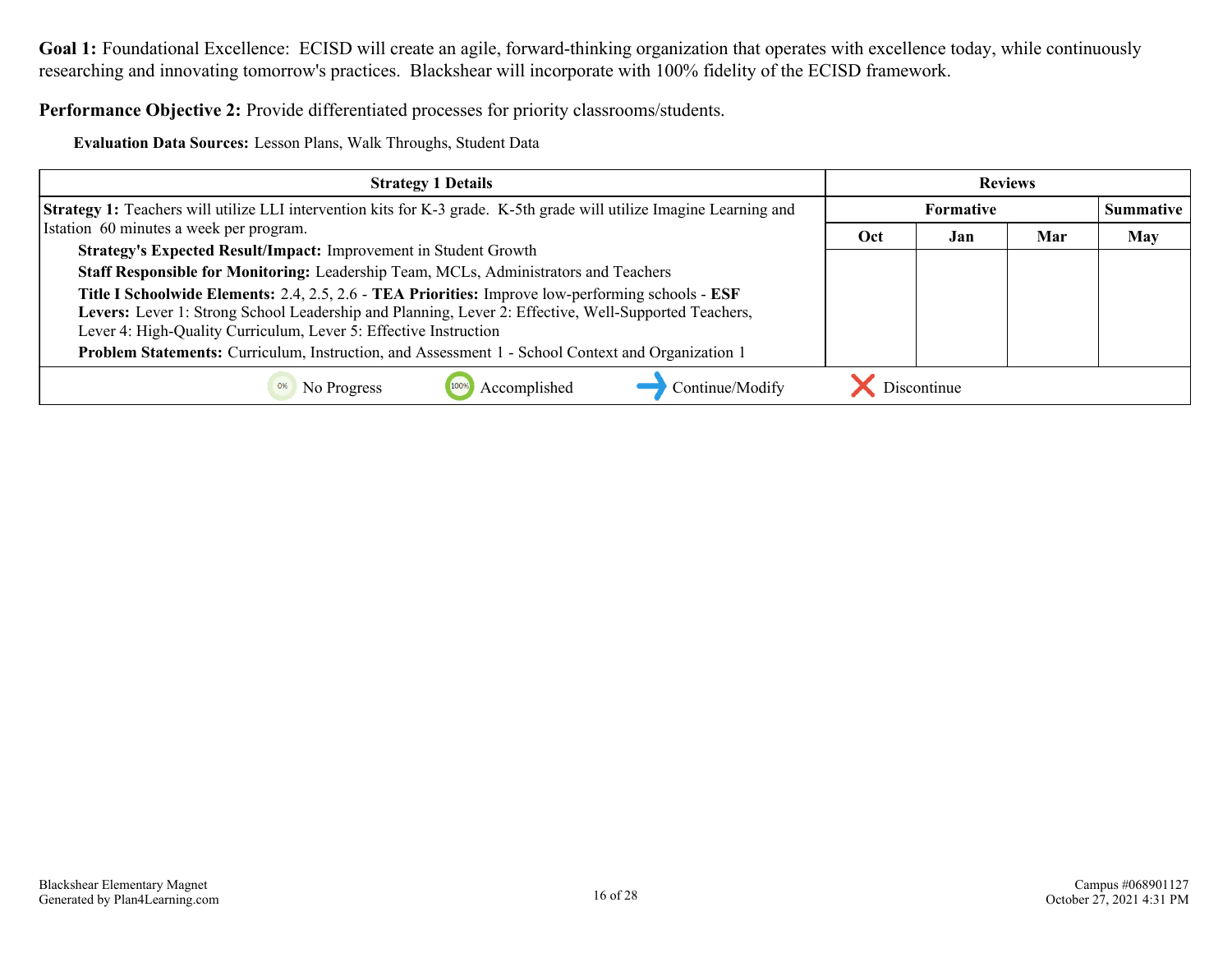**Performance Objective 3:** BME will utilize the DDI process as a data structure to inform processes.

**Evaluation Data Sources:** MAP Growth Assessments, Short Cycle Unit Assessments,

| <b>Strategy 1 Details</b>                                                                                                                                                                                                                                                           | <b>Reviews</b> |                  |     |            |
|-------------------------------------------------------------------------------------------------------------------------------------------------------------------------------------------------------------------------------------------------------------------------------------|----------------|------------------|-----|------------|
| <b>Strategy 1:</b> MCLs for 2nd - 5th grade will meet weekly with their team and principal to review data, lesson plans, create                                                                                                                                                     |                | <b>Summative</b> |     |            |
| a plan of action, and discuss follow through. Principals will meet weekly with K and 1 where no MCL representative<br>exists.                                                                                                                                                       | Oct            | Jan              | Mar | <b>May</b> |
| Strategy's Expected Result/Impact: Improvement in identified areas of need.                                                                                                                                                                                                         |                |                  |     |            |
| <b>Staff Responsible for Monitoring: MCLs, Principals, Teachers</b>                                                                                                                                                                                                                 |                |                  |     |            |
| Title I Schoolwide Elements: 2.4, 2.5, 2.6 - TEA Priorities: Build a foundation of reading and math,<br>Improve low-performing schools - ESF Levers: Lever 1: Strong School Leadership and Planning, Lever 2:<br>Effective, Well-Supported Teachers, Lever 5: Effective Instruction |                |                  |     |            |
| <b>Problem Statements:</b> Student Achievement 1, 2, 4 - Student Learning 1, 2, 5 - School Processes $\&$<br>Programs 3, 4, 5 - Curriculum, Instruction, and Assessment 4                                                                                                           |                |                  |     |            |
| Continue/Modify<br>Accomplished<br>No Progress                                                                                                                                                                                                                                      |                | Discontinue      |     |            |

#### **Performance Objective 3 Problem Statements:**

| <b>Student Learning</b>                                                                                                                                                                                                                                                                                                                                              |
|----------------------------------------------------------------------------------------------------------------------------------------------------------------------------------------------------------------------------------------------------------------------------------------------------------------------------------------------------------------------|
| <b>Problem Statement 1:</b> The campus has persistently scored below the state target in the area of student achievement. <b>Root Cause:</b> Teachers do not fully understand how to<br>analyze formative and summative data for the purpose of achieving maximum student growth.                                                                                    |
| Problem Statement 2: Lack of quality TIER 1 instruction resulted in poor student performance of all sub populations in all core areas. Root Cause: Lack of quality lesson<br>planning with appropriate levels of rigor. 2. Lack of highly qualified teachers with content knowledge.                                                                                 |
| <b>Problem Statement 5:</b> Student performance data indicates there is a need for alignment between teacher planning, data tracking and analysis, and student achievement. <b>Root</b><br>Cause: Factors include lack of teacher retention, teachers needing support, and ensuring the DDI process and effective lesson planning are connected to student outcomes. |
| <b>School Processes &amp; Programs</b>                                                                                                                                                                                                                                                                                                                               |
| Problem Statement 3: Student performance data indicates there is a need for alignment between teacher planning, data tracking and analysis, and student achievement. Root<br>Cause: Factors include lack of teacher retention, teachers needing support, and ensuring the DDI process and effective lesson planning are connected to student outcomes.               |
| Problem Statement 4: The campus has persistently scored below the state target in the area of student achievement. Root Cause: Teachers do not fully understand how to<br>analyze formative and summative data for the purpose of achieving maximum student growth.                                                                                                  |
| Problem Statement 5: Lack of quality TIER 1 instruction resulted in poor student performance of all sub populations in all core areas. Root Cause: Lack of quality lesson<br>planning with appropriate levels of rigor. 2. Lack of highly qualified teachers with content knowledge.                                                                                 |
|                                                                                                                                                                                                                                                                                                                                                                      |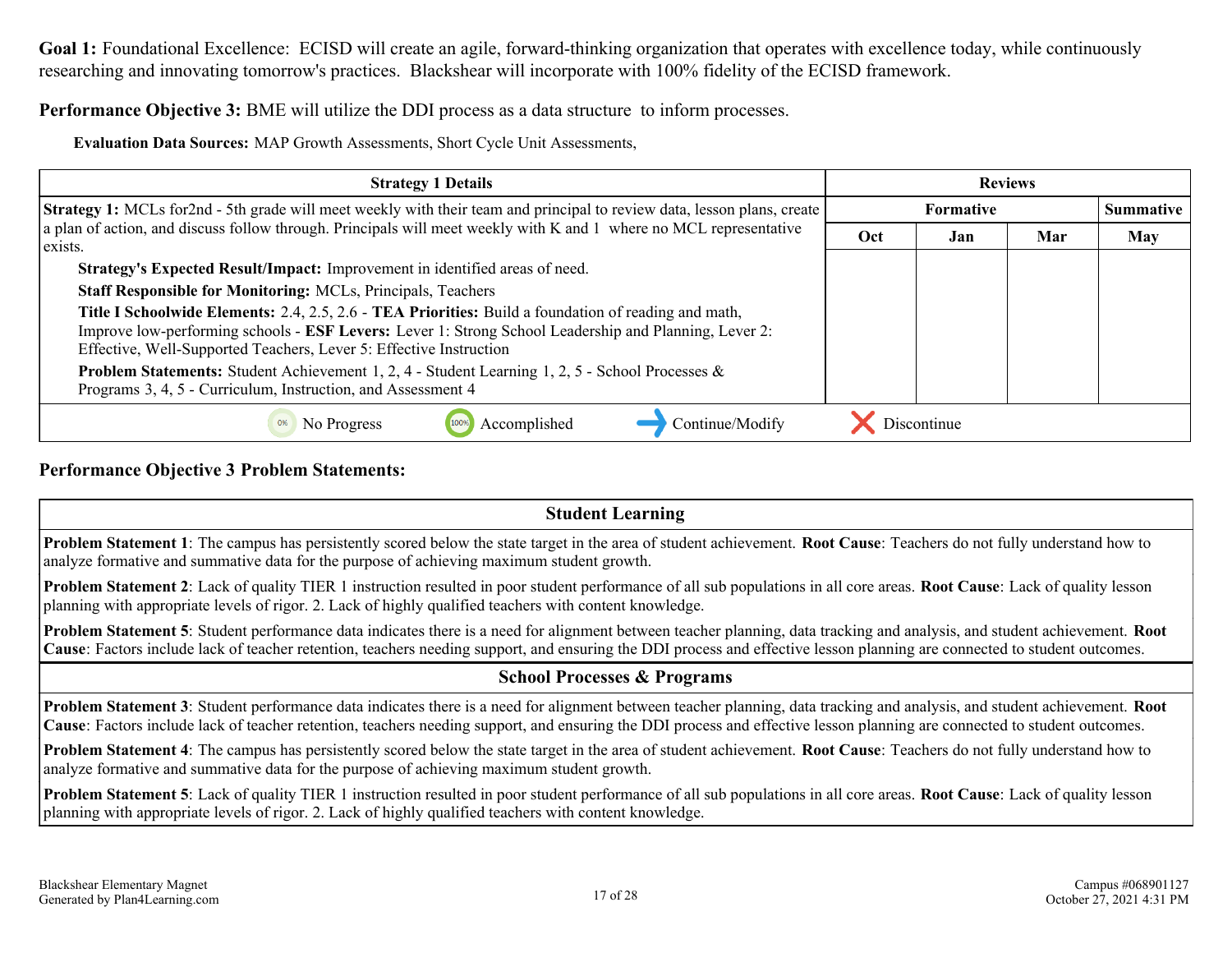**Performance Objective 4:** Develop the adult collective understanding and shared vision of Social Emotional Learning (SEL) that creates systemic change where SEL can thrive and feel connected to the school.

**Evaluation Data Sources:** Character Ed Lessons by Counselor 3 times month for K-5th; Lower Referral Numbers, 7 Mindsets

| <b>Strategy 1 Details</b>                                                                                                                          | <b>Reviews</b> |                  |     |            |  |
|----------------------------------------------------------------------------------------------------------------------------------------------------|----------------|------------------|-----|------------|--|
| <b>Strategy 1:</b> Staff will engage in professional learning about SEL research and practice. Monitor behavior referrals and                      |                | <b>Summative</b> |     |            |  |
| recurring behavior referrals from said students.                                                                                                   | Oct            | Jan              | Mar | <b>May</b> |  |
| Strategy's Expected Result/Impact: Awareness of SEL research and practice. Assistance for teachers and<br>students with recurring behavior issues. |                |                  |     |            |  |
| <b>Staff Responsible for Monitoring: Principals, Teachers, Counselor</b>                                                                           |                |                  |     |            |  |
| <b>Title I Schoolwide Elements: 2.6</b>                                                                                                            |                |                  |     |            |  |
| Accomplished<br>Continue/Modify<br>No Progress                                                                                                     |                | Discontinue      |     |            |  |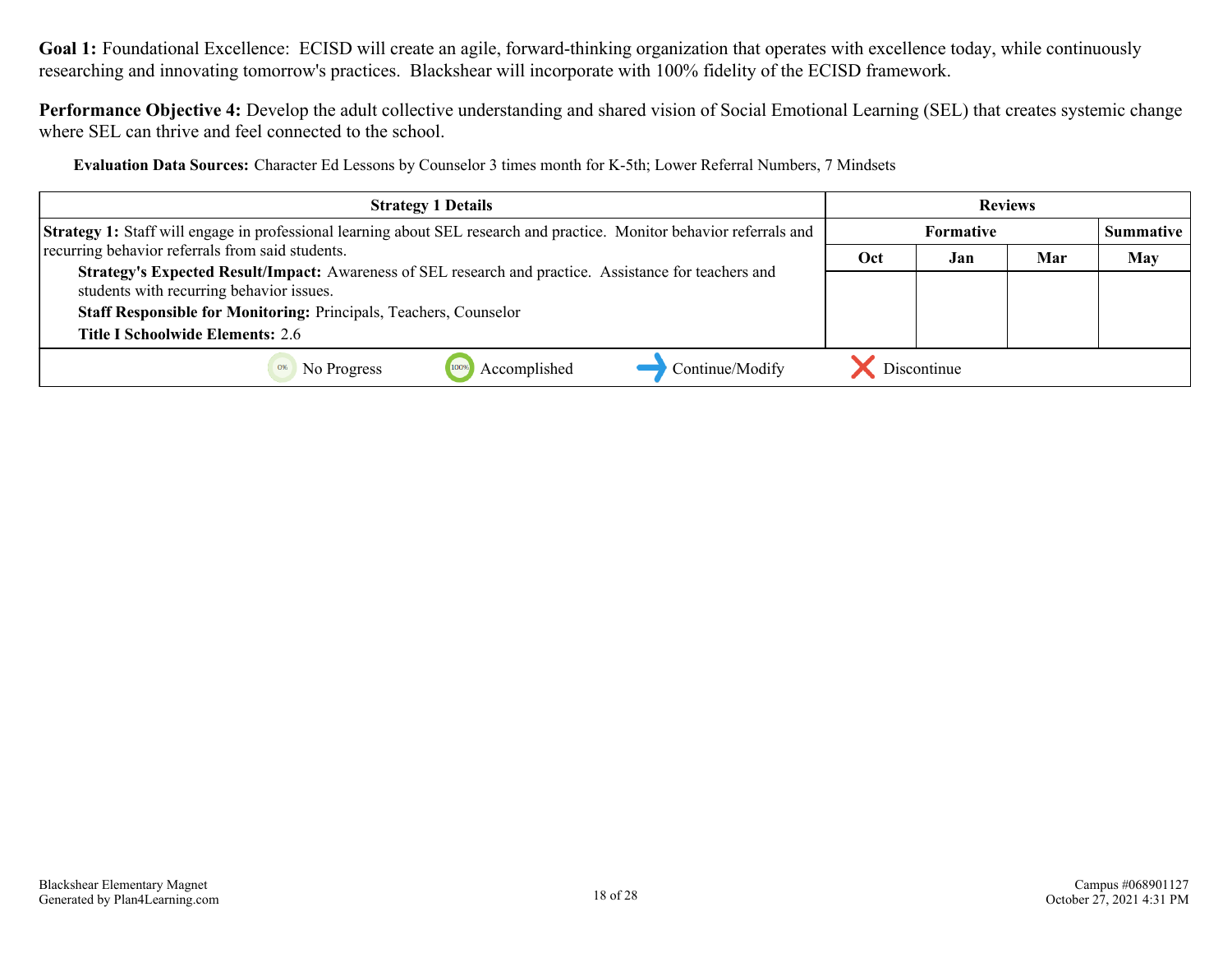**Performance Objective 5:** Blackshear will provide a safe and supportive learning environment.

**Evaluation Data Sources:** Implement CHAMPS, Staff/Student/Parent Surveys

| <b>Strategy 1 Details</b>                                                                                                                                                                                                                                                                                                     | <b>Reviews</b>   |                |                |                  |
|-------------------------------------------------------------------------------------------------------------------------------------------------------------------------------------------------------------------------------------------------------------------------------------------------------------------------------|------------------|----------------|----------------|------------------|
| <b>Strategy 1:</b> All staff will complete required Safe School's training, Trauma, SEL, Bullying Awareness, CHAMPS and                                                                                                                                                                                                       | Formative        |                |                | <b>Summative</b> |
| Sexual Harassment training.                                                                                                                                                                                                                                                                                                   | Oct              | Jan            | Mar            | May              |
| Strategy's Expected Result/Impact: Safe and supportive environment<br>Staff Responsible for Monitoring: Principals and Leadership Team<br>Title I Schoolwide Elements: 2.6 - TEA Priorities: Improve low-performing schools - ESF Levers: Lever<br>1: Strong School Leadership and Planning, Lever 3: Positive School Culture |                  |                |                |                  |
| <b>Strategy 2 Details</b>                                                                                                                                                                                                                                                                                                     |                  |                | <b>Reviews</b> |                  |
| Strategy 2: Teachers will be trained on CHAMPS and will utilize training in classrooms and throughout the building.                                                                                                                                                                                                           |                  | Formative      |                | <b>Summative</b> |
| <b>Strategy's Expected Result/Impact: Safe and Supportive Environment</b>                                                                                                                                                                                                                                                     | Oct              | Jan            | Mar            | May              |
| <b>Staff Responsible for Monitoring: Teachers and Principals</b><br>Title I Schoolwide Elements: 2.5, 2.6 - TEA Priorities: Improve low-performing schools - ESF Levers:<br>Lever 1: Strong School Leadership and Planning, Lever 3: Positive School Culture                                                                  |                  |                |                |                  |
| <b>Strategy 3 Details</b>                                                                                                                                                                                                                                                                                                     |                  |                | <b>Reviews</b> |                  |
| Strategy 3: Administrators will model Relay School wide routines and procedures and provide coaching.                                                                                                                                                                                                                         |                  | Formative      |                | <b>Summative</b> |
| Strategy's Expected Result/Impact: Safe and Supportive Learning environment where student needs are<br>kept at the forefront.                                                                                                                                                                                                 | Oct              | Jan            | Mar            | <b>May</b>       |
| <b>Staff Responsible for Monitoring: Principals and Teachers</b><br>Title I Schoolwide Elements: 2.5 - TEA Priorities: Improve low-performing schools - ESF Levers: Lever<br>1: Strong School Leadership and Planning, Lever 3: Positive School Culture                                                                       |                  |                |                |                  |
| <b>Strategy 4 Details</b>                                                                                                                                                                                                                                                                                                     |                  | <b>Reviews</b> |                |                  |
| Strategy 4: Survey data will be collected two times a year to monitor the safety of the school and the learning                                                                                                                                                                                                               | <b>Formative</b> |                |                | <b>Summative</b> |
| environment.<br>Strategy's Expected Result/Impact: Safe and supportive learning environment.                                                                                                                                                                                                                                  | Oct              | Jan            | Mar            | <b>May</b>       |
| Staff Responsible for Monitoring: Leadership Team and Teachers                                                                                                                                                                                                                                                                |                  |                |                |                  |
| Title I Schoolwide Elements: 2.5 - ESF Levers: Lever 2: Effective, Well-Supported Teachers, Lever 3:<br><b>Positive School Culture</b>                                                                                                                                                                                        |                  |                |                |                  |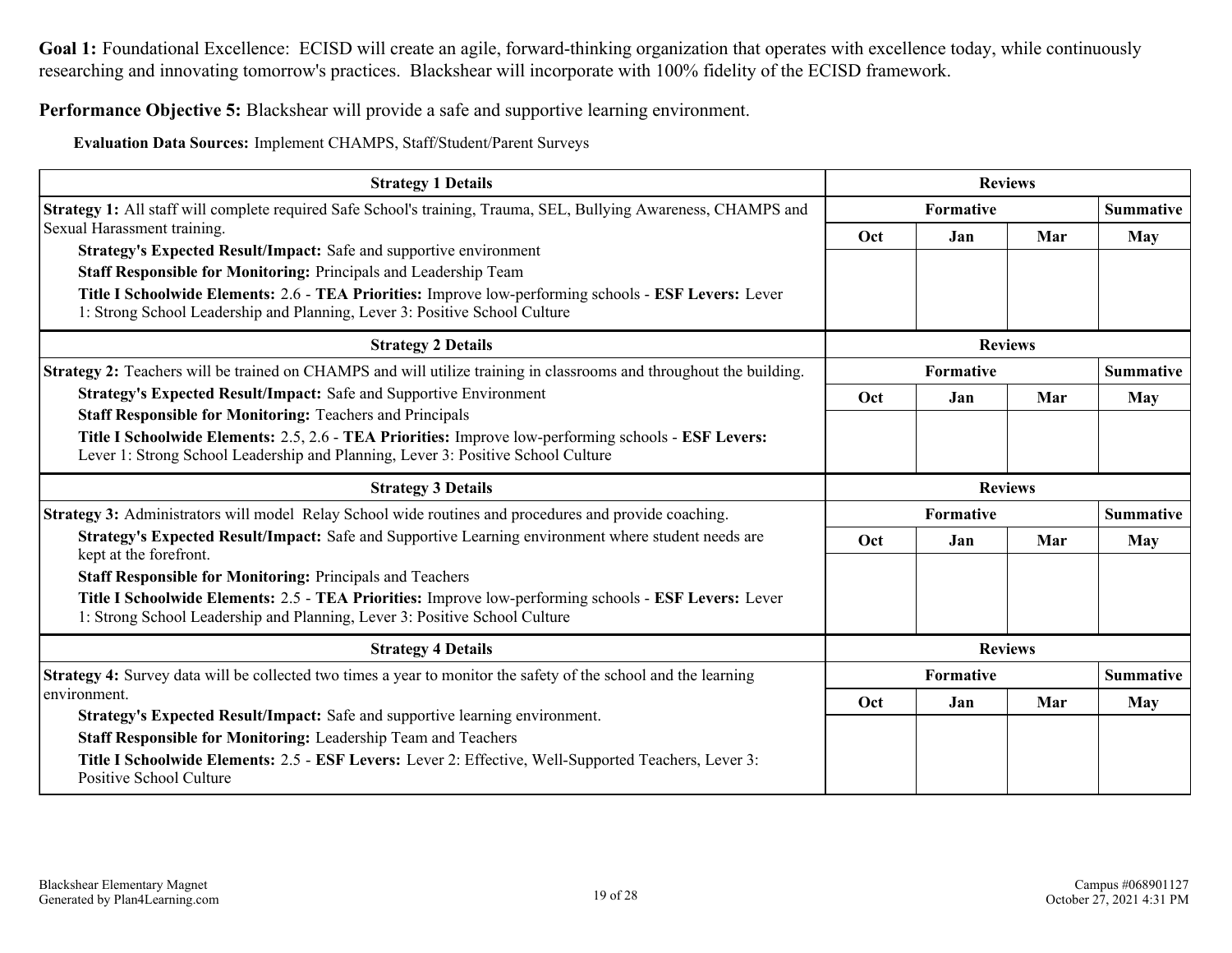| <b>Strategy 5 Details</b>                                                                                                           | <b>Reviews</b> |                  |     |                  |
|-------------------------------------------------------------------------------------------------------------------------------------|----------------|------------------|-----|------------------|
| <b>Strategy 5:</b> Invest in furniture to allow for social distancing and easy reconfiguration.                                     |                | <b>Formative</b> |     | <b>Summative</b> |
| Strategy's Expected Result/Impact: Safe and supportive learning environment with furniture that is mobile<br>as needed.             | <b>Oct</b>     | Jan              | Mar | May              |
| <b>Staff Responsible for Monitoring: FTEs</b>                                                                                       |                |                  |     |                  |
| Title I Schoolwide Elements: 2.5 - TEA Priorities: Improve low-performing schools - ESF Levers: Lever<br>3: Positive School Culture |                |                  |     |                  |
| <b>Strategy 6 Details</b>                                                                                                           | <b>Reviews</b> |                  |     |                  |
|                                                                                                                                     |                |                  |     |                  |
| <b>Strategy 6:</b> Develop the leadership qualities within our staff to better serve our students.                                  |                | <b>Formative</b> |     | <b>Summative</b> |
| <b>Strategy's Expected Result/Impact: Safe Supportive Learning Environment</b>                                                      | Oct            | Jan              | Mar | May              |
| <b>Staff Responsible for Monitoring: Principals</b>                                                                                 |                |                  |     |                  |
| <b>MCLs</b>                                                                                                                         |                |                  |     |                  |
| Title I Schoolwide Elements: 2.5, 2.6 - TEA Priorities: Improve low-performing schools - ESF Levers:                                |                |                  |     |                  |
| Lever 1: Strong School Leadership and Planning, Lever 2: Effective, Well-Supported Teachers, Lever 3:                               |                |                  |     |                  |
| Positive School Culture, Lever 5: Effective Instruction                                                                             |                |                  |     |                  |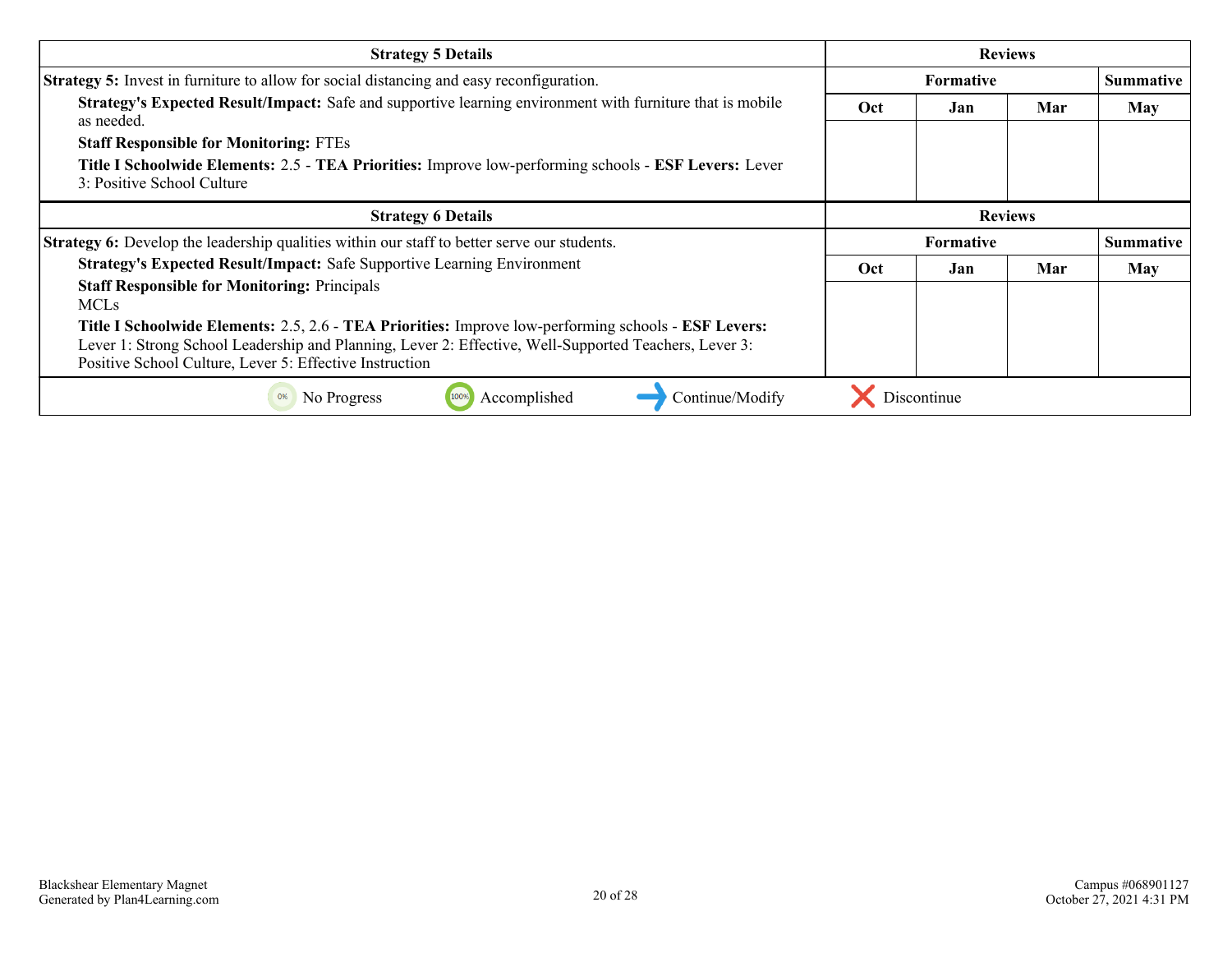<span id="page-20-0"></span>Goal 2: Invest in Talent: ECISD will recruit, develop and retain highly-effective individuals who are invested in looking at tomorrow to inform their practices today. 100% of Blackshear teachers will be highly qualified. Blackshear will maintain 67% of our teaching staff.

**Performance Objective 1:** In 2021-2022, ECISD will offer a job-embedded, personalized professional learning system for teachers and administrators.

**Evaluation Data Sources:** Employee Performance Evaluations - TTESS Staff Retention Rates

Eduphoria STRIVE Staff Exit Survey Data Teacher teaching trends monitored Coaching documents utilized and reviewed

| <b>Strategy 1 Details</b>                                                                                                                                                                                                                                                                                                                                                                                                                                            | <b>Reviews</b> |                    |                |                  |
|----------------------------------------------------------------------------------------------------------------------------------------------------------------------------------------------------------------------------------------------------------------------------------------------------------------------------------------------------------------------------------------------------------------------------------------------------------------------|----------------|--------------------|----------------|------------------|
| <b>Strategy 1:</b> Campus administrators will conduct a minimum of five documented walkthroughs and or observation and                                                                                                                                                                                                                                                                                                                                               | Formative      |                    |                | <b>Summative</b> |
| feedback meetings per week.<br><b>Strategy's Expected Result/Impact:</b> Improved learning time<br><b>Staff Responsible for Monitoring:</b> Leadership Team and Principals<br>Title I Schoolwide Elements: 2.4, 2.5, 2.6 - TEA Priorities: Recruit, support, retain teachers and<br>principals, Improve low-performing schools - ESF Levers: Lever 1: Strong School Leadership and<br>Planning, Lever 3: Positive School Culture, Lever 5: Effective Instruction     | Oct            | Jan                | Mar            | <b>May</b>       |
| <b>Strategy 2 Details</b>                                                                                                                                                                                                                                                                                                                                                                                                                                            |                |                    | <b>Reviews</b> |                  |
| <b>Strategy 2:</b> Provide professional development for math and reading to ensure teachers are equipped with needed                                                                                                                                                                                                                                                                                                                                                 |                | Formative          |                | <b>Summative</b> |
| strategies to ensure student growth.                                                                                                                                                                                                                                                                                                                                                                                                                                 | Oct            | Jan                | Mar            | May              |
| <b>Strategy's Expected Result/Impact:</b> Improved math and reading tier 1 lessons and intervention.<br><b>Staff Responsible for Monitoring: Principals, Teachers, MCLs</b><br>Title I Schoolwide Elements: 2.4, 2.5, 2.6 - TEA Priorities: Recruit, support, retain teachers and<br>principals, Build a foundation of reading and math, Improve low-performing schools - ESF Levers: Lever 2:<br>Effective, Well-Supported Teachers, Lever 5: Effective Instruction |                |                    |                |                  |
| Accomplished<br>No Progress<br>Continue/Modify                                                                                                                                                                                                                                                                                                                                                                                                                       |                | <b>Discontinue</b> |                |                  |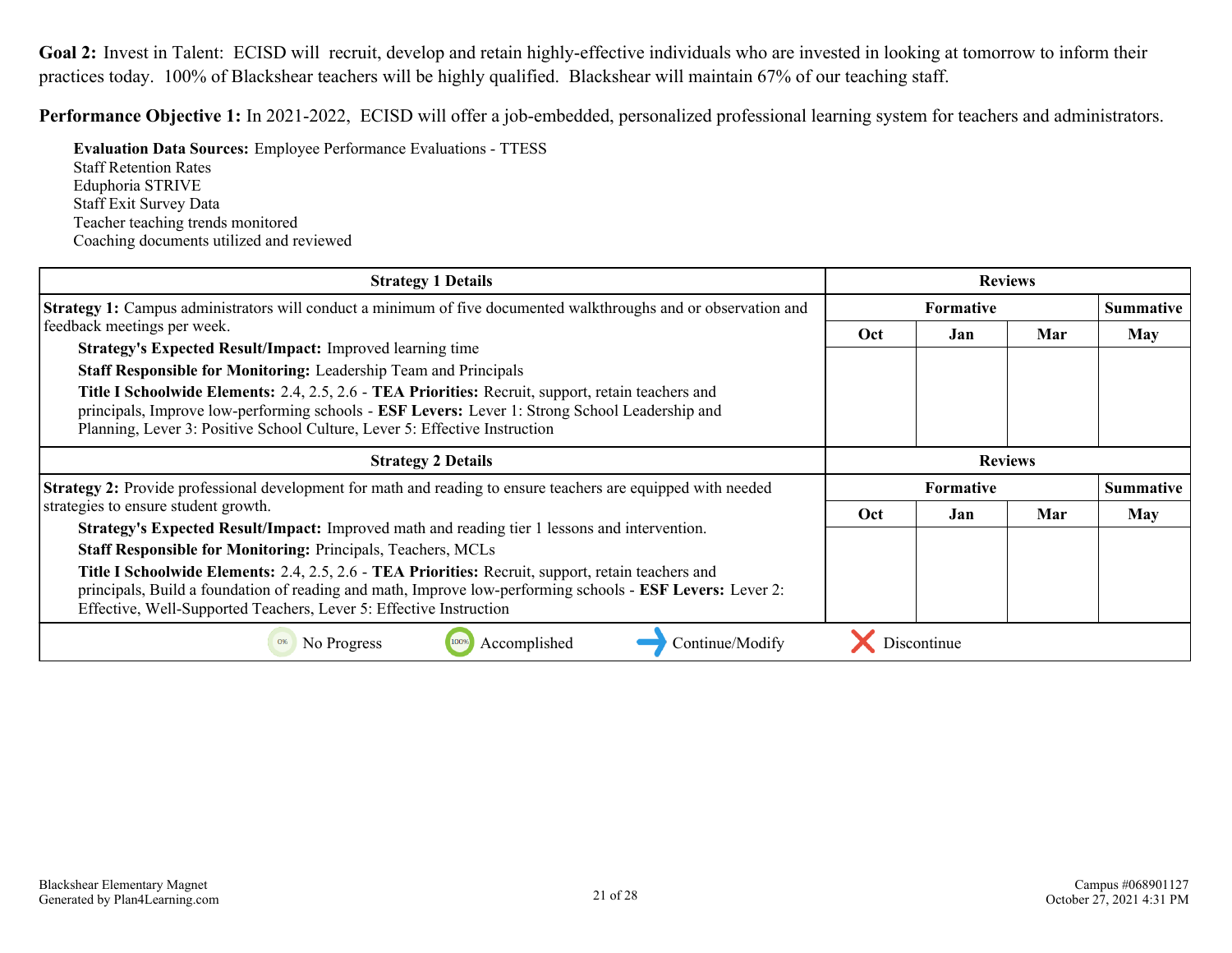Goal 2: Invest in Talent: ECISD will recruit, develop and retain highly-effective individuals who are invested in looking at tomorrow to inform their practices today. 100% of Blackshear teachers will be highly qualified. Blackshear will maintain 67% of our teaching staff.

**Performance Objective 2:** Blackshear's teacher retention rate will increase from  $\frac{61}{8}$  in 2020 to  $\frac{70\%}{100}$  (+0.6% min.) in 2021.

**Evaluation Data Sources:** End of Year Teacher Retention Rate

| <b>Strategy 1 Details</b>                                                                                                                                                                                                                                                                     | <b>Reviews</b> |             |     |                  |
|-----------------------------------------------------------------------------------------------------------------------------------------------------------------------------------------------------------------------------------------------------------------------------------------------|----------------|-------------|-----|------------------|
| <b>Strategy 1:</b> Relay coaching will be implemented by Leadership Team and MCLs through the use of Observation and                                                                                                                                                                          | Formative      |             |     | <b>Summative</b> |
| Coaching to identify areas of need in instruction and promote teacher growth.                                                                                                                                                                                                                 | Oct            | Jan         | Mar | May              |
| <b>Strategy's Expected Result/Impact:</b> Grow Highly Effective Teachers                                                                                                                                                                                                                      |                |             |     |                  |
| Staff Responsible for Monitoring: Leadership Team, MCLs, and Principals                                                                                                                                                                                                                       |                |             |     |                  |
| Title I Schoolwide Elements: 2.4, 2.5, 2.6 - TEA Priorities: Recruit, support, retain teachers and<br>principals, Improve low-performing schools - ESF Levers: Lever 1: Strong School Leadership and<br>Planning, Lever 2: Effective, Well-Supported Teachers, Lever 5: Effective Instruction |                |             |     |                  |
| Continue/Modify<br>Accomplished<br>No Progress                                                                                                                                                                                                                                                |                | Discontinue |     |                  |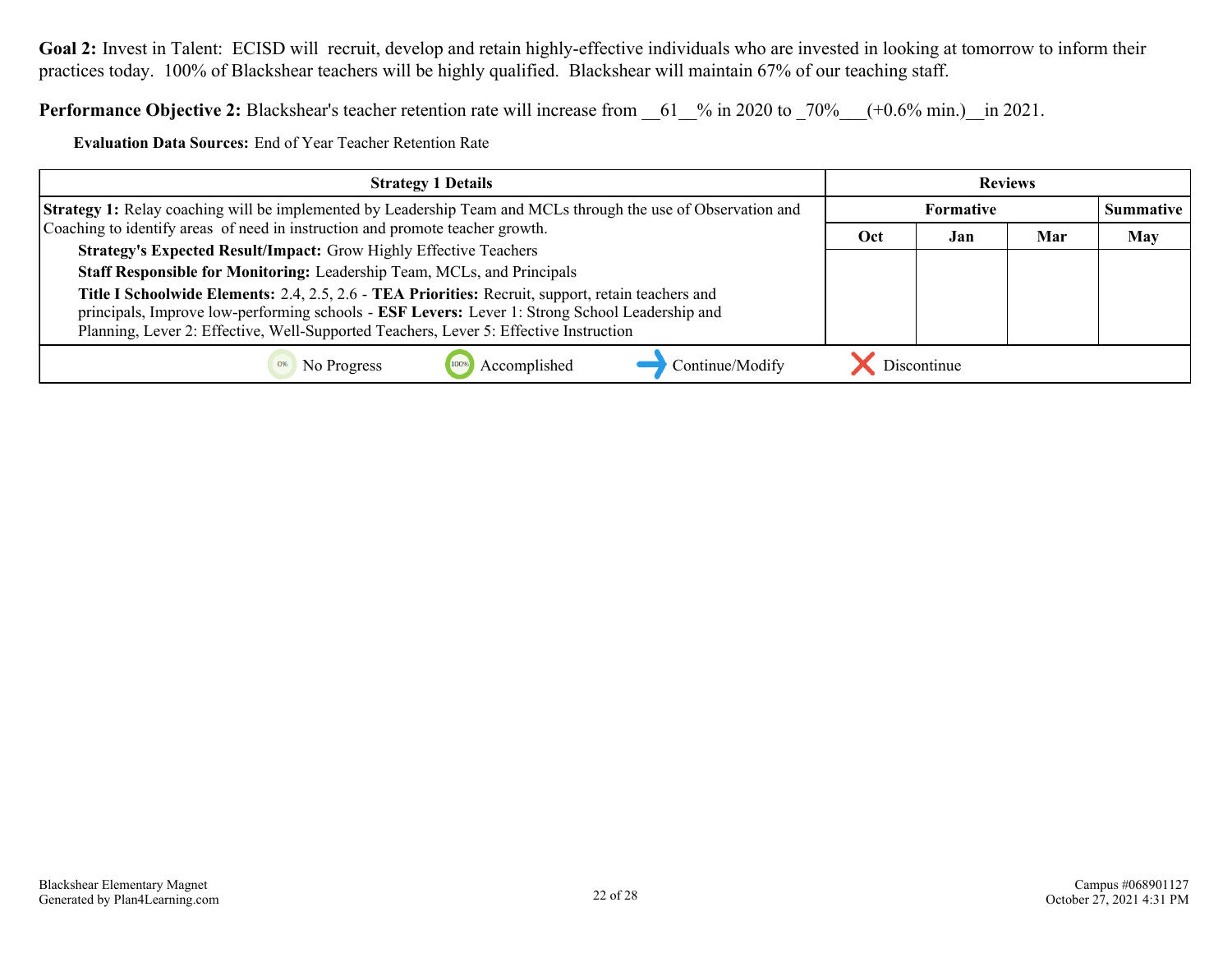<span id="page-22-0"></span>**Performance Objective 1:** 3rd grade reading "Meets" percentages will increase from 21% (2021 STAAR) to 35% as measured by the 2022 STAAR Reading assessment.

**Evaluation Data Sources:** MAP, Short Cycle Assessments, District Benchmarks, STAAR 2022 results

| <b>Strategy 1 Details</b>                                                                                                                                                                                                                                                                                                           | <b>Reviews</b>   |     |     |                  |  |
|-------------------------------------------------------------------------------------------------------------------------------------------------------------------------------------------------------------------------------------------------------------------------------------------------------------------------------------|------------------|-----|-----|------------------|--|
| <b>Strategy 1:</b> Blackshear will follow district curriculum, scope and sequence and balanced literacy program to ensure                                                                                                                                                                                                           | <b>Formative</b> |     |     | <b>Summative</b> |  |
| student growth.                                                                                                                                                                                                                                                                                                                     | Oct              | Jan | Mar | <b>May</b>       |  |
| <b>Strategy's Expected Result/Impact:</b> Meets from 21% to 26%                                                                                                                                                                                                                                                                     |                  |     |     |                  |  |
| <b>Staff Responsible for Monitoring: Teachers, MCLs, Principals</b>                                                                                                                                                                                                                                                                 |                  |     |     |                  |  |
| <b>Title I Schoolwide Elements:</b> 2.4, 2.5, 2.6 - <b>TEA Priorities:</b> Build a foundation of reading and math,<br>Improve low-performing schools - ESF Levers: Lever 1: Strong School Leadership and Planning, Lever 2:<br>Effective, Well-Supported Teachers, Lever 4: High-Quality Curriculum, Lever 5: Effective Instruction |                  |     |     |                  |  |
| Problem Statements: Student Achievement 1, 2, 4 - Student Learning 1, 2, 5 - School Processes &<br>Programs 2, 3, 4, 5 - Staff Quality, Recruitment, and Retention 3 - Curriculum, Instruction, and Assessment<br>3, 4                                                                                                              |                  |     |     |                  |  |
| Accomplished<br>Continue/Modify<br>No Progress<br>0%                                                                                                                                                                                                                                                                                |                  |     |     |                  |  |

#### **Performance Objective 1 Problem Statements:**

**Student Learning**

**Problem Statement 1**: The campus has persistently scored below the state target in the area of student achievement. **Root Cause**: Teachers do not fully understand how to analyze formative and summative data for the purpose of achieving maximum student growth.

**Problem Statement 2**: Lack of quality TIER 1 instruction resulted in poor student performance of all sub populations in all core areas. **Root Cause**: Lack of quality lesson planning with appropriate levels of rigor. 2. Lack of highly qualified teachers with content knowledge.

**Problem Statement 5**: Student performance data indicates there is a need for alignment between teacher planning, data tracking and analysis, and student achievement. **Root Cause**: Factors include lack of teacher retention, teachers needing support, and ensuring the DDI process and effective lesson planning are connected to student outcomes.

#### **School Processes & Programs**

**Problem Statement 2**: Teacher's receive training with no follow up training during the year to ensure success. **Root Cause**: Teachers not able to develop due to lack of follow up with training , excess districts mandates and ever changing district expectation

**Problem Statement 3**: Student performance data indicates there is a need for alignment between teacher planning, data tracking and analysis, and student achievement. **Root Cause**: Factors include lack of teacher retention, teachers needing support, and ensuring the DDI process and effective lesson planning are connected to student outcomes.

**Problem Statement 4**: The campus has persistently scored below the state target in the area of student achievement. **Root Cause**: Teachers do not fully understand how to analyze formative and summative data for the purpose of achieving maximum student growth.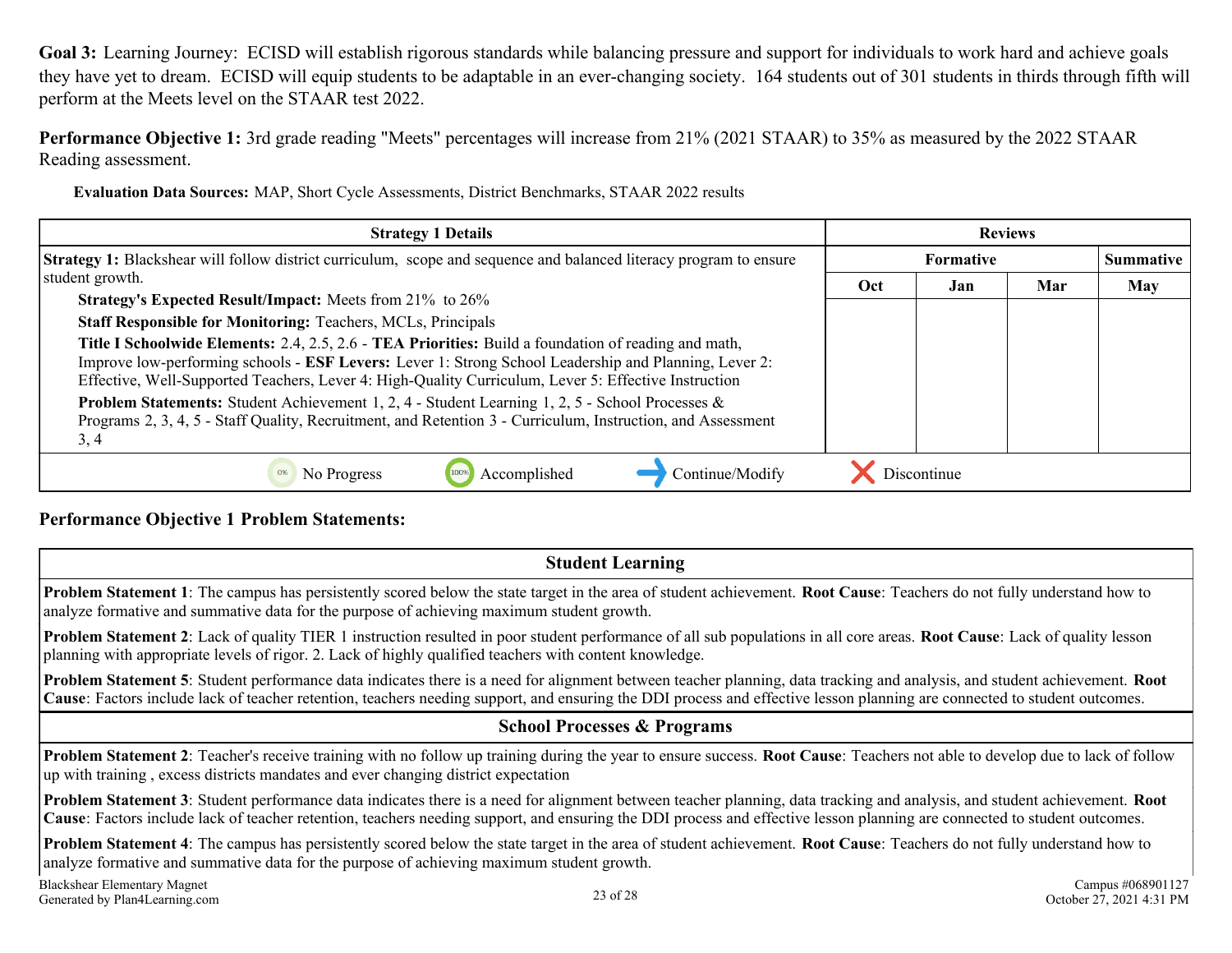#### **School Processes & Programs**

**Problem Statement 5**: Lack of quality TIER 1 instruction resulted in poor student performance of all sub populations in all core areas. **Root Cause**: Lack of quality lesson planning with appropriate levels of rigor. 2. Lack of highly qualified teachers with content knowledge.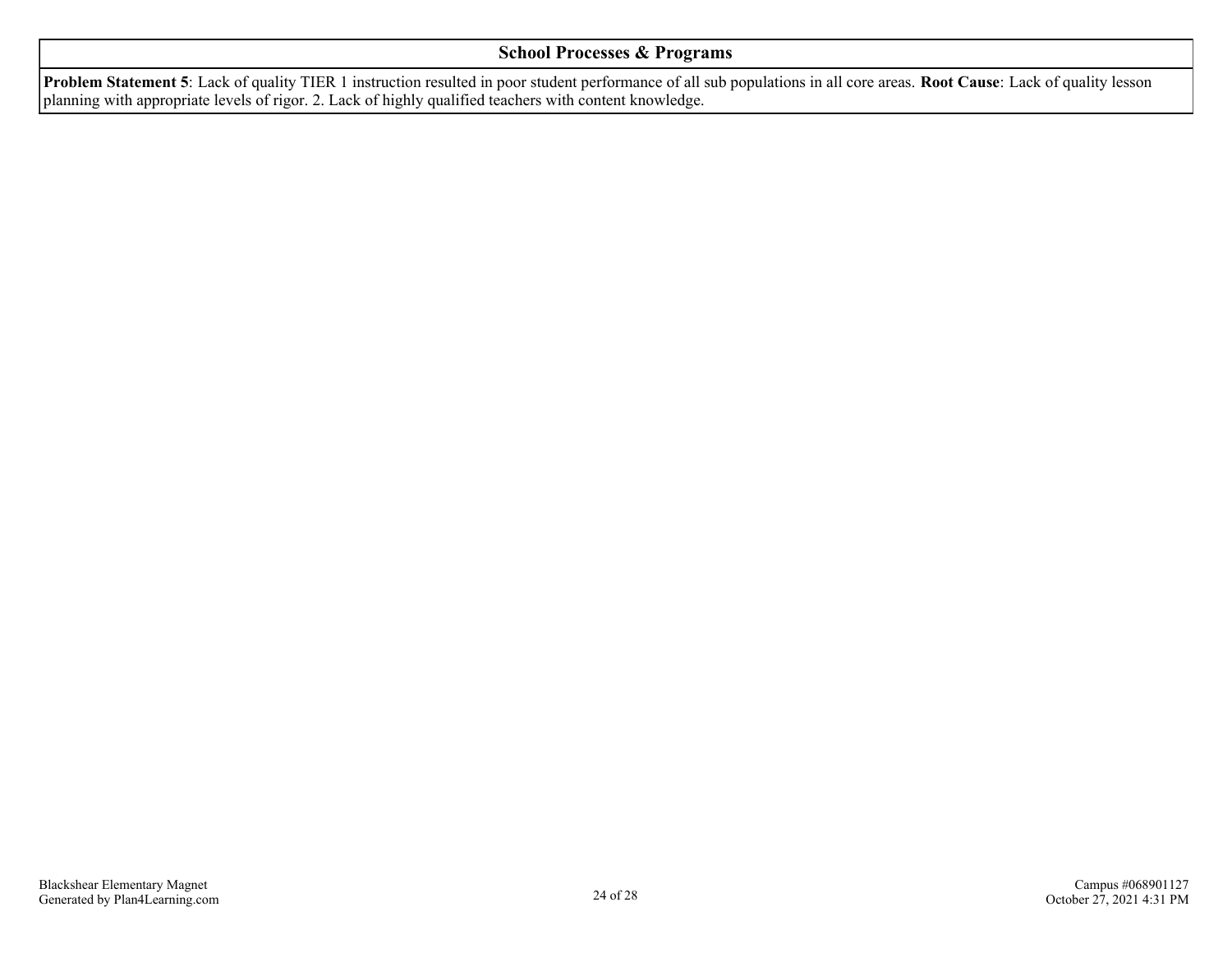**Performance Objective 2:** 3rd grade math "Meets" percentages will increase from 14% Meets (2021 STAAR) t0 40% as measured by the 2022 STAAR Math assessment.

**Evaluation Data Sources:** Short Cycle Assessments, District Benchmarks, STAAR 2021 results

| <b>Strategy 1 Details</b>                                                                                                                                                                                                                                                                                             | <b>Reviews</b>   |             |     |                  |
|-----------------------------------------------------------------------------------------------------------------------------------------------------------------------------------------------------------------------------------------------------------------------------------------------------------------------|------------------|-------------|-----|------------------|
| Strategy 1: Blackshear will follow district curriculum, scope and sequence and Number Talks to ensure student growth.                                                                                                                                                                                                 | <b>Formative</b> |             |     | <b>Summative</b> |
| Strategy's Expected Result/Impact: Meets from 14% to 19%                                                                                                                                                                                                                                                              | Oct              | Jan         | Mar | May              |
| Staff Responsible for Monitoring: Teachers, MCLs and Principals                                                                                                                                                                                                                                                       |                  |             |     |                  |
| Title I Schoolwide Elements: 2.4, 2.5, 2.6 - TEA Priorities: Build a foundation of reading and math,<br>Improve low-performing schools - ESF Levers: Lever 1: Strong School Leadership and Planning, Lever 2:<br>Effective, Well-Supported Teachers, Lever 4: High-Quality Curriculum, Lever 5: Effective Instruction |                  |             |     |                  |
| Continue/Modify<br>Accomplished<br>No Progress                                                                                                                                                                                                                                                                        |                  | Discontinue |     |                  |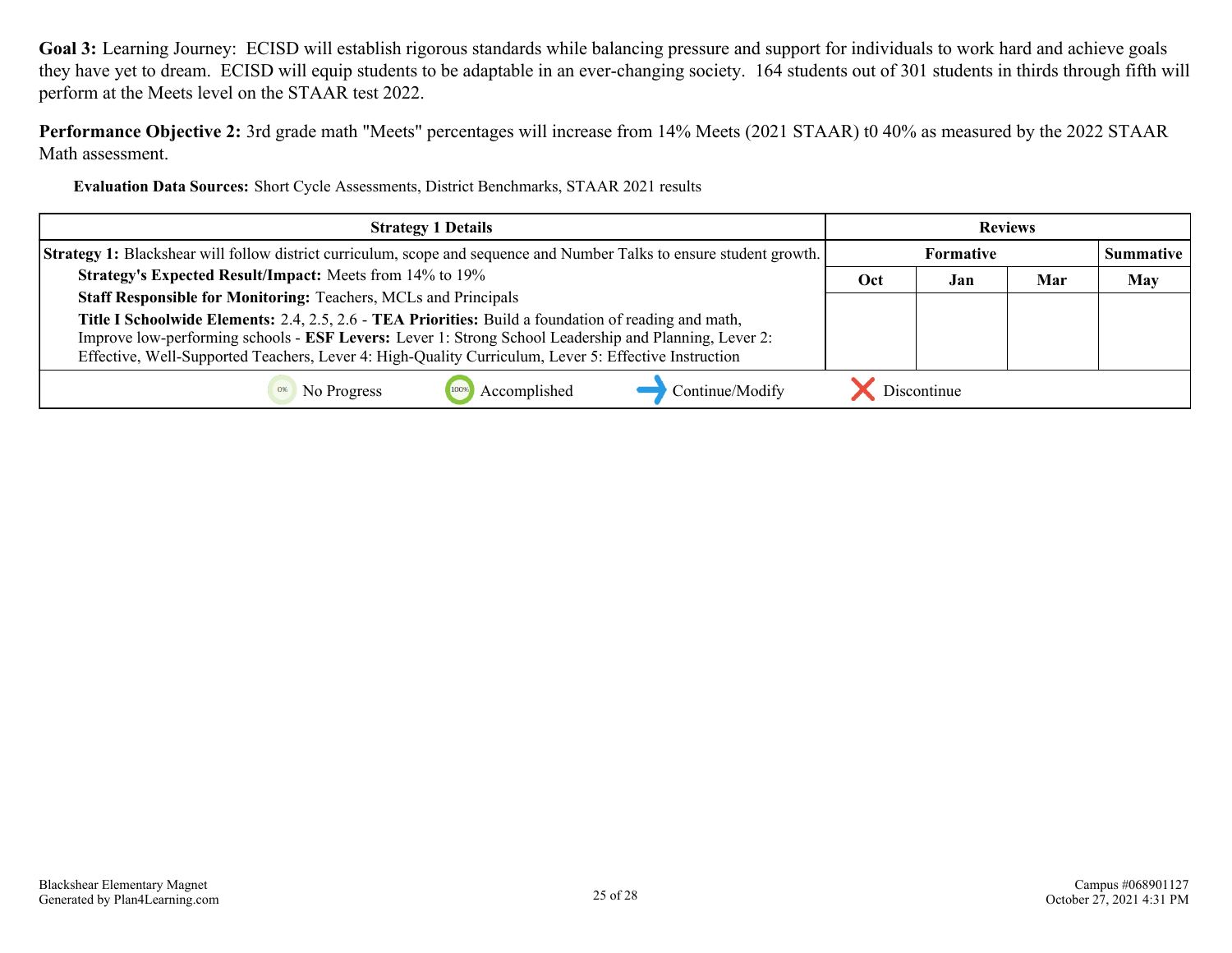**Performance Objective 3:** The percentage of students that Met Standard on all subjects/grades tested will increase from 20% (2021 STAAR) to 40% as measured by the 2022 STAAR assessment.

**Evaluation Data Sources:** STAAR Results

| <b>Strategy 1 Details</b>                                                                                                | <b>Reviews</b>   |             |     |                  |
|--------------------------------------------------------------------------------------------------------------------------|------------------|-------------|-----|------------------|
| <b>Strategy 1:</b> Blackshear will follow district curriculum, scope and sequence, balanced literacy and Number Talks to | <b>Formative</b> |             |     | <b>Summative</b> |
| ensure student success.                                                                                                  | Oct              | Jan         | Mar | <b>May</b>       |
| Strategy's Expected Result/Impact: Meets for all subjects/grades will rise from 20% to 25%                               |                  |             |     |                  |
| Staff Responsible for Monitoring: Principals, MCLs and Teachers                                                          |                  |             |     |                  |
| Title I Schoolwide Elements: 2.4, 2.5, 2.6 - TEA Priorities: Build a foundation of reading and math,                     |                  |             |     |                  |
| Improve low-performing schools - ESF Levers: Lever 1: Strong School Leadership and Planning, Lever 2:                    |                  |             |     |                  |
| Effective, Well-Supported Teachers, Lever 4: High-Quality Curriculum, Lever 5: Effective Instruction                     |                  |             |     |                  |
| Continue/Modify<br>Accomplished<br>No Progress<br>0%                                                                     |                  | Discontinue |     |                  |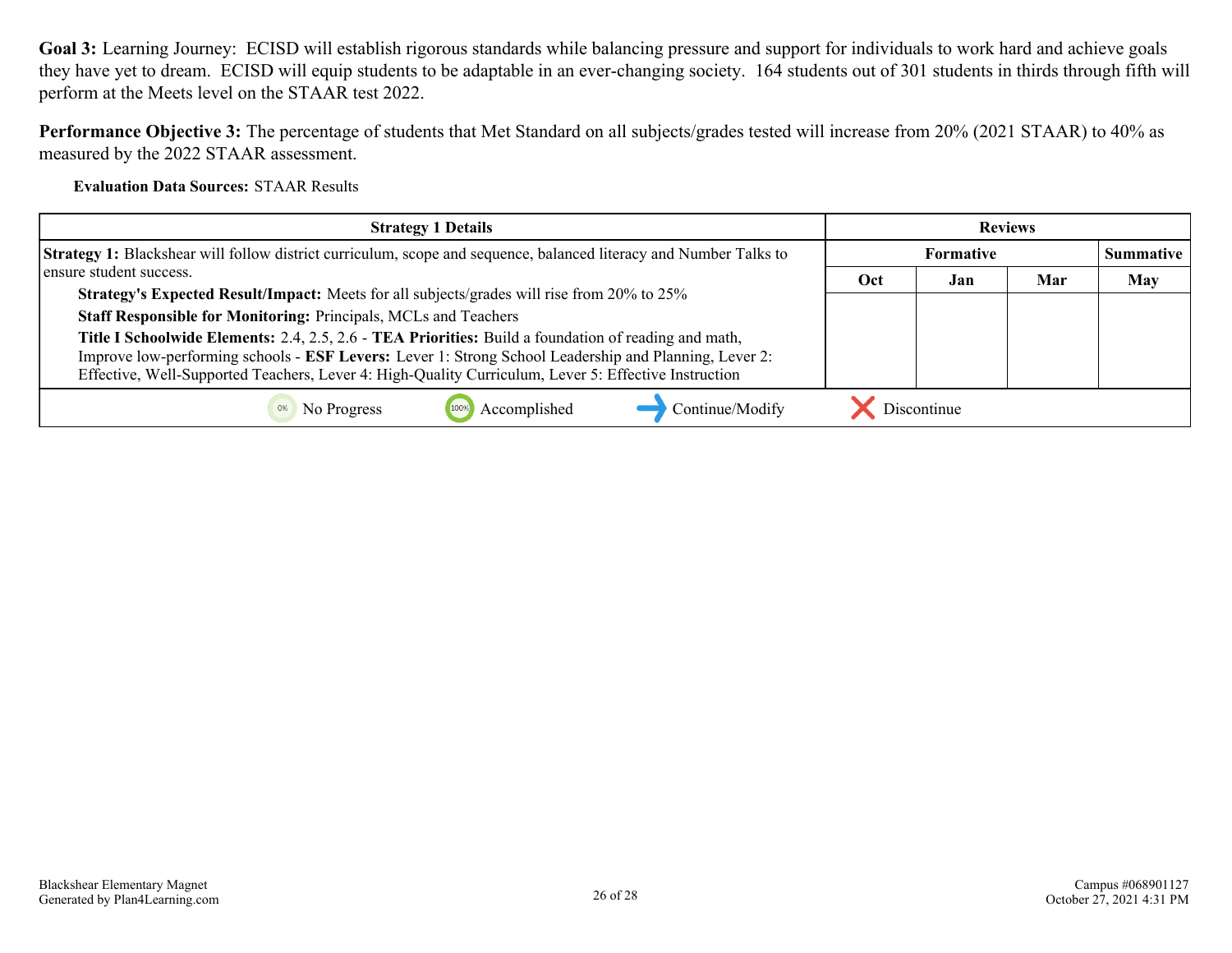**Performance Objective 4:** The percentage of students meeting or exceeding the growth target will increase from 40% (2022 STAAR) to 50% as measured by the 2022 STAAR assessment.

**Evaluation Data Sources:** STAAR Results

| <b>Strategy 1 Details</b>                                                                                                                                                                                                                                                                                             | <b>Reviews</b>   |             |     |                  |
|-----------------------------------------------------------------------------------------------------------------------------------------------------------------------------------------------------------------------------------------------------------------------------------------------------------------------|------------------|-------------|-----|------------------|
| Strategy 1: Blackshear will follow district curriculum, literacy block and Number Talks to ensure student growth.                                                                                                                                                                                                     | <b>Formative</b> |             |     | <b>Summative</b> |
| Strategy's Expected Result/Impact: Meeting or Exceeding growth from 72% to 75%                                                                                                                                                                                                                                        | Oct              | Jan         | Mar | <b>May</b>       |
| <b>Staff Responsible for Monitoring: MCLs, Principals and Teachers</b>                                                                                                                                                                                                                                                |                  |             |     |                  |
| Title I Schoolwide Elements: 2.4, 2.5, 2.6 - TEA Priorities: Build a foundation of reading and math,<br>Improve low-performing schools - ESF Levers: Lever 1: Strong School Leadership and Planning, Lever 2:<br>Effective, Well-Supported Teachers, Lever 4: High-Quality Curriculum, Lever 5: Effective Instruction |                  |             |     |                  |
| Continue/Modify<br>Accomplished<br>No Progress                                                                                                                                                                                                                                                                        |                  | Discontinue |     |                  |